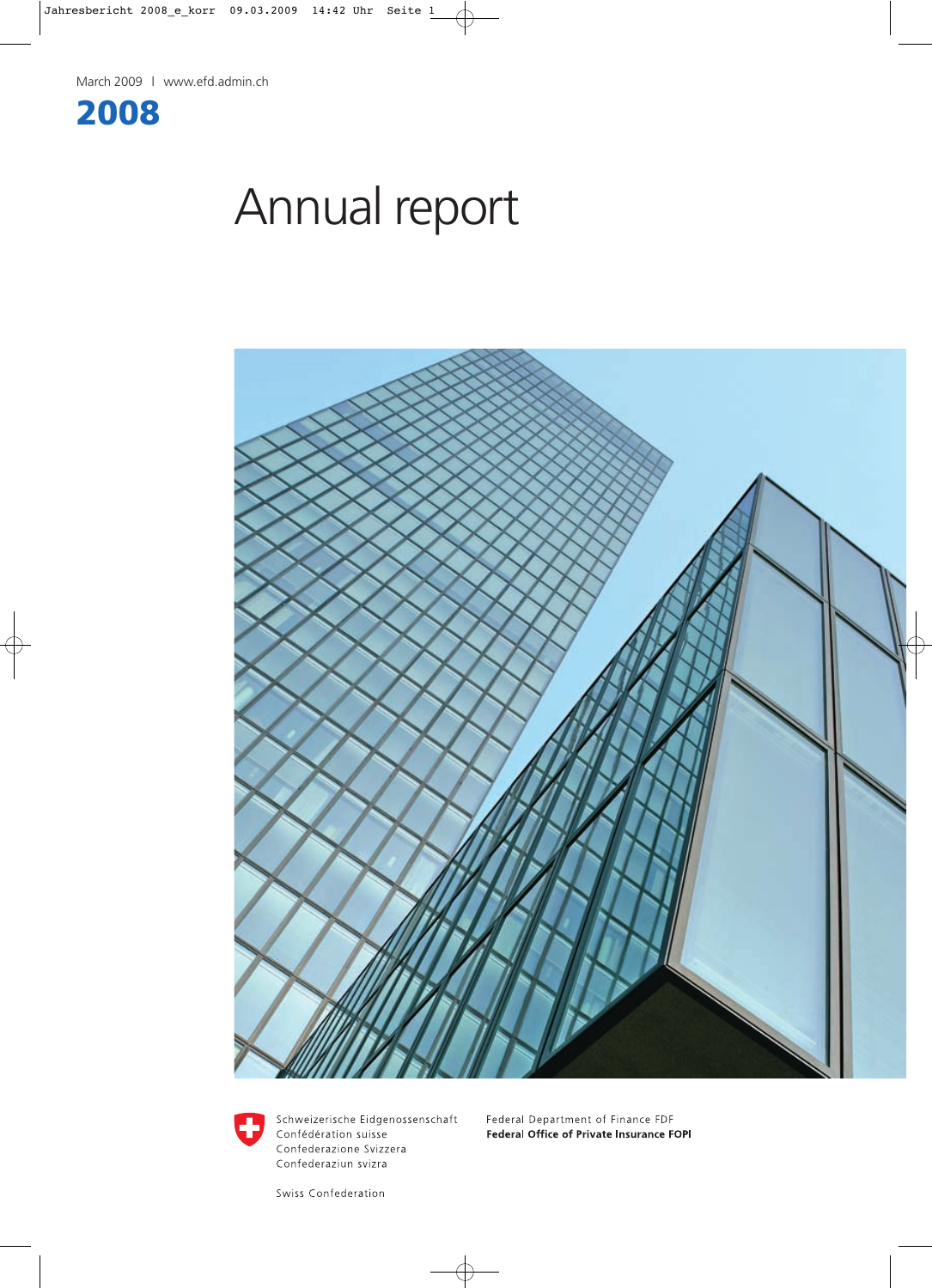

Schweizerische Eidgenossenschaft Confédération suisse Confederazione Svizzera Confederaziun svizra

Federal Department of Finance FDF

Federal Office of Private Insurance FOPI

Swiss Confederation

## **Publisher**

till 31 December 2008: Federal Office of Private Insurance FOPI since 1 January 2009: Swiss Financial Market Supervisory Authority FINMA Schwanengasse 2 (till 30 June 2009) Einsteinstrasse 2 (from 1 July 2009) CH-3003 Bern www.finma.ch

### **Design**

Basel West Unternehmenskommunikation AG, Basel

**Printing** Jost Druck AG, Hünibach

# **Distribution**

SFBL, Distribution of Publications, CH-3003 Bern www.bundespublikationen.admin.ch Publication No. 612.008.en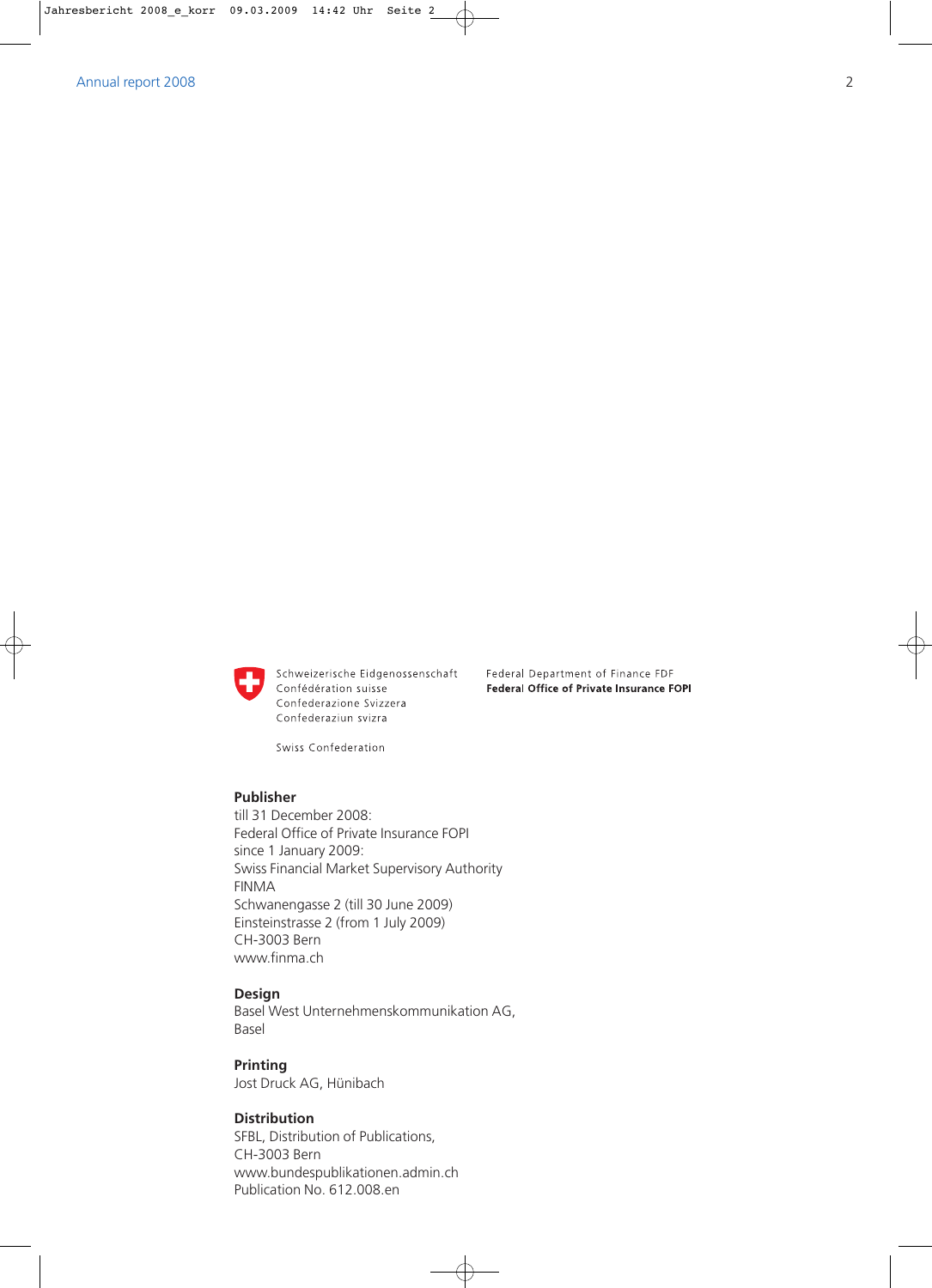# **Index**

#### **Law Setting** Preparation of consultation draft 21 New and revised directives 2008 22 **From the Supervisory Areas** Experiences with integrated supervision in an international context 25 Product innovation and supervision 27 Supervision of Swiss branches of foreign direct insurers 31 "Flex" model with lower premiums as an alternative to traditional supplementary hospital insurance 34 Operational supervision of intermediaries 36 **Introduction** Rigorous implementation of integrated insurance supervision continues as response to crisis in the financial markets 4 FOPI in brief 7 FINMA 8 **Main Issues 2008** The impact of the financial crisis on insurance 11 Variety of methods contributes to security of the system and the system and the system of  $14$ Insurance undertakings' business plans reviewed 17 Swiss insurance supervision receives growing recognition at international level 18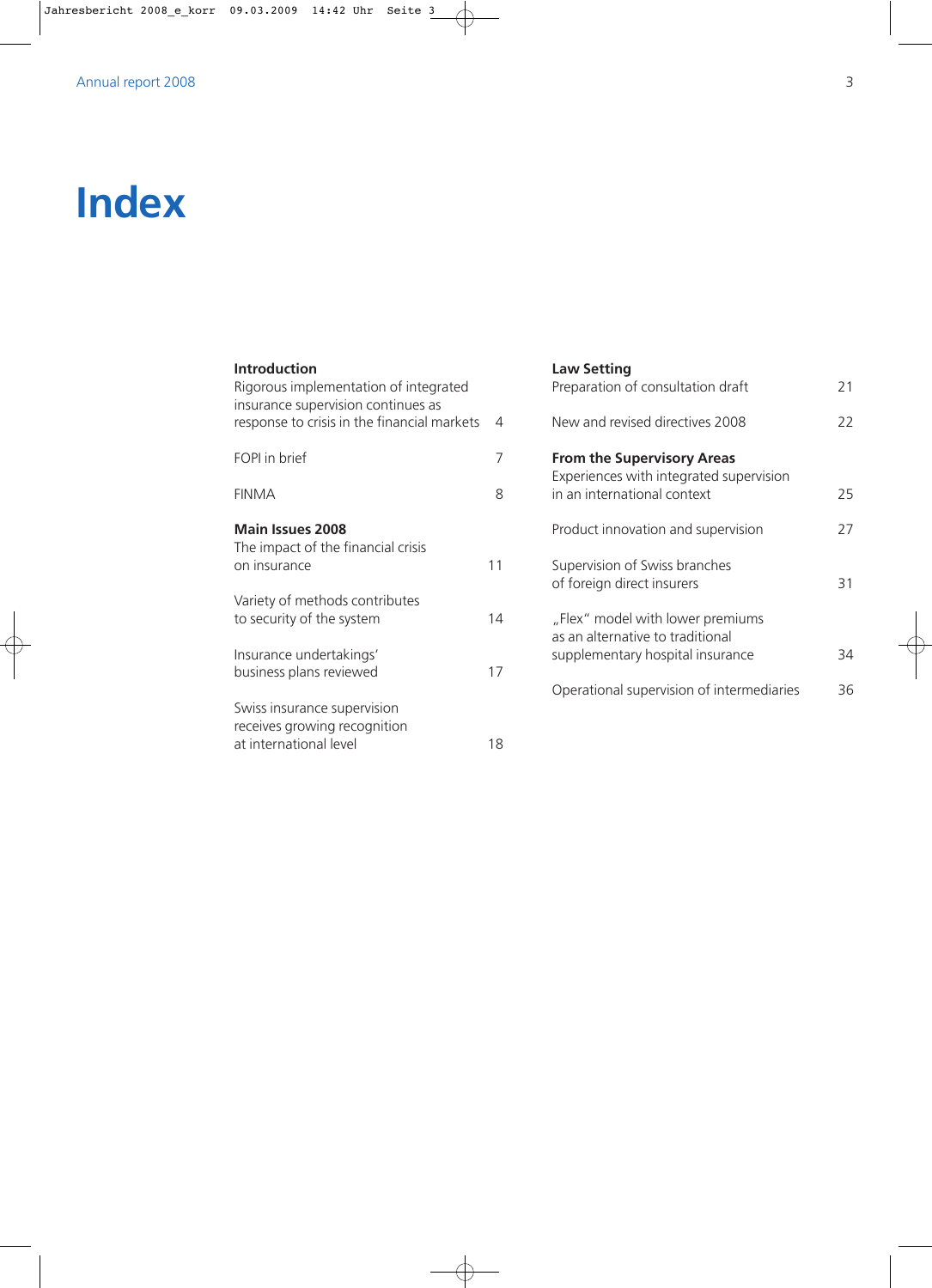# **Insurance supervision**

# **Rigorous implementation of integrated insurance supervision continues as response to crisis in the financial markets**

**The turbulence on the financial markets has continued to intensify since late summer 2007. Whereas initially the main focus was on specific classes of assets such as subprime mortgages and related securitised instruments, concerns subsequently shifted as a result of a credit crunch and free-falling prices of shares, corporate bonds and alternative investments, which sparked major losses.**

**Through globalisation and the interdependence of the international financial markets, the crisis has since spread to the entire global economy. The first to be affected were major banks with operations across the globe, but it did not take long for the tangible effects of the financial crisis to be felt by insurers and, ultimately, all sectors of the economy.**

**Introduction by Monica Mächler, Director of FOPI**

# **Situation not the same as in the 2001/2002 crisis: a new set of challenges**

In the insurance crisis of 2001/2002, many insurers were forced to take measures to offset cash flow underwriting and investments made in the New Economy over prior years. As a consequence, several insurers built up capital after 2002 in a bid to strengthen their capital bases and, thus, their ability to better absorb market fluctuations in asset values. In addition, they significantly reduced risks, partly by carrying smaller equity portions in their overall portfolios. Many realigned their business activities, focused on profitable underwriting and tightened governance and company risk management processes. In the current crisis, insurers have primarily been affected in their role as investors. Since they have to invest premiums, they are exposed to both market and credit risks. The interest rate situation, too, has a direct, significant impact on insurance firms. It is also a fact that insurance groups with activities in the area of capital market business are exposed to the risks of those markets.

# **Solvency I and tied assets continue to be covered**

Against this backdrop, FOPI monitored market movements on an intensive, ongoing basis and, as of mid-2007, stepped up the frequency with which it assesses market repercussions on insurers. The initial focus of these assessments was investments in special asset classes, but, from the beginning of 2008, it has shifted to Solvency I, tied assets and additional issues involving assets and related value-adjustment requirements. From the early toxic investment fallout, insurers – in particular direct insurers domiciled in Switzerland – have been much less affected than banks, since they had not invested in subprime or related assets to any significant extent. Overall, only one percent of the tied assets of direct insurers covering insured parties' claims were affected. Now, however, practically all assets are exposed to negative developments in the capital markets, with a corresponding impact on insurers as major investors.

On the basis of the data they submitted in response to several FOPI surveys, the insurance companies and insurance groups subject to supervision in Switzerland continue to meet solvency requirements, even as of the last survey dated 30 November 2008, and are in a position to cover their tied assets. They expected no change in this situation as per the end of the year, subject to any exceptional developments.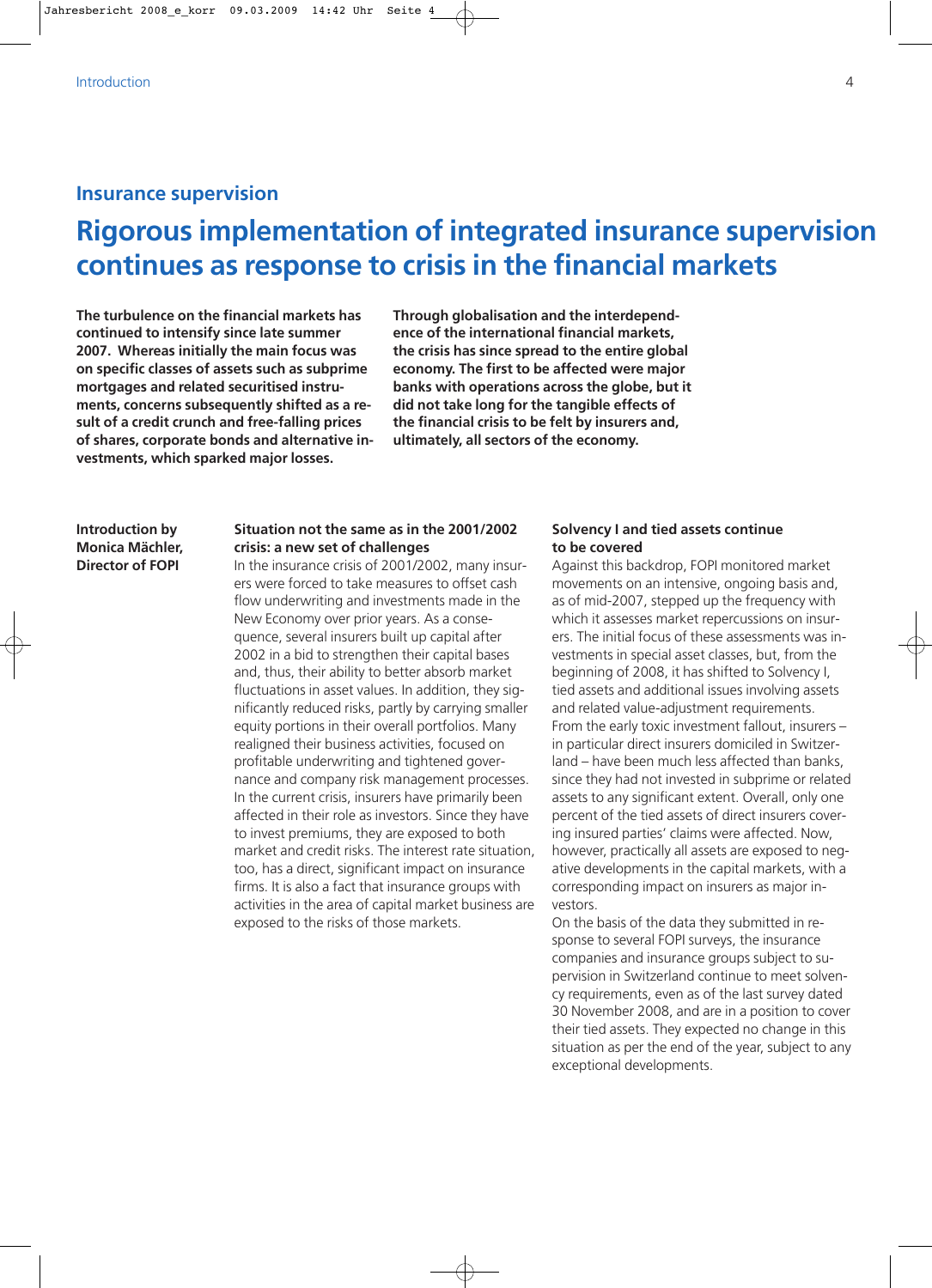### **Transformation process in insurance**

In light of the difficult situation in the markets, insurers, too, will be called upon to review their strategies for the short, medium and long term. They will have to reflect on issues such as underwriting and cost-cutting strategies and will be forced to keep an eye on their capital situations. The current economic crisis finds the insurance industry at an already advanced stage of a transformation process. Over the past few years, many insurers have placed considerable emphasis on growth, and these growth strategies will probably now be scaled back. Capital requirements will increase sharply in future, but it should be noted that available capital is set to rise, too. This will be the result of the complete introduction of the Swiss Solvency Test (SST) as per 1 January 2011 as well as analogous Europe-wide Solvency II regulations.

Also of fundamental importance is the extent to which large insurance groups will be involved in capital market business. If it becomes a major activity, the specific risks it produces could jeopardise actual insurance business itself. A question that will have to be addressed is under what conditions can risks which have a completely different profile from insurance risks be carried within the same group, or even whether certain activities might have to be discontinued entirely.

# **Calls for regulatory review: concept of Swiss insurance supervision**

In light of these developments, the question at the international and national level for various financial market activities is whether, in their current form, the regulations in place are the right ones. It should be noted that this question has to be answered separately for each sector and each set of regulations.

Insurance regulation in Switzerland has undergone long-term oriented changes since 2002. The foundation for modern insurance supervision was laid by the new Insurance Supervision Act, which entered into force in 2006. A particularly noteworthy element in this legislation is the riskweighted economic capital model of the SST, which is today at a very advanced stage of implementation. The guidelines for the SST were developed and implemented in 2008. These guidelines set out the basis for determining risk-bearing capital and target capital for individual companies and groups and the corresponding procedural regulations. The focus on qualitative elements of supervision was similarly reinforced. Along with elements such as corporate governance and risk management, these include internal and external auditing, asset investment processes, the appointed

actuary etc. The regulations are based largely on the formulation of action goals which the individual insurance companies must then implement. Swiss Quality Assessments are instruments which were developed in order to help the supervisory authorities to better follow company-specific implementation and, where necessary, to require further action. The last few years of FOPI's activities have thus been marked by significant change and innovation.

The development and introduction of the SST and qualitative supervision, underpinned by the new Insurance Supervision Act, represent pioneering advances which have Europe-wide significance and are also of note beyond Europe. At the same time and in combination with the tried-and-tested traditional supervisory instruments such as Solvency I, technical provisions and tied assets, FOPI has continued to place a premium on continuity and consistency at all times. The product of these two poles has been the concept of integrated supervision and, with it, the recognition that a holistic approach is required if the at times extremely diverse risks of the financial market are to be adequately dealt with.

This development in Switzerland's insurance supervisory landscape has been reinforced by an intensive level of activity internationally, in respect both of individual supervision and the further development of standard-setting in multinational and bilateral contexts. With regard to supervisory cooperation, FOPI called worldwide Supervisory Colleges for the two biggest insurance groups managed out of Switzerland in June 2008 and held sessions at the end of the year. These Colleges enhance the interaction between supervisory authorities that has been taking place for years for supervising insurance groups active in Europe. FOPI plays an active role at various levels in the activities of the OECD and the International Association of Insurance Supervisors (IAIS), a standardsetter in the area of insurance. In addition, the exchange of views and experiences is fostered at the regional and bilateral levels.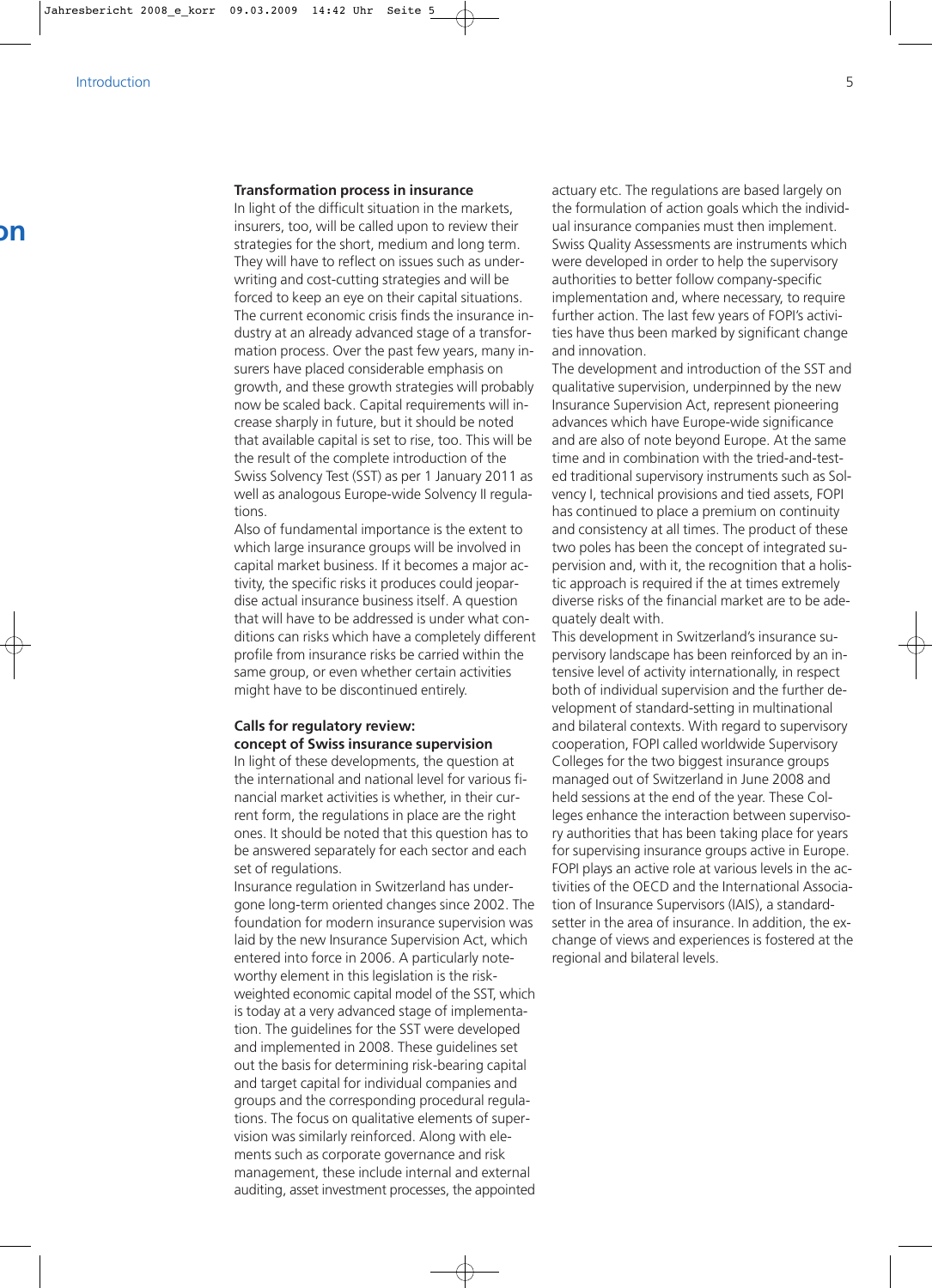## **Confirmation of integrated insurance supervision in 2008: a variety of methods used**

Applying a range of methods opens up valuable perspectives for supervision, particularly in times of crisis or unstable markets. A plurality of methods provides regulators with an all-round view, in terms of both the companies supervised and the insurance industry as a whole, and thus reinforces the security of the system.

In relation to the subprime crisis, FOPI had already pointed out that it would not have been possible to causally identify the risks involved, such as model, concentration and liquidity risks, on the basis of the quantitative SST model alone. It is vital, therefore, that the SST is combined with elements of qualitative supervision based on furtherreaching, forward-looking action requirements. Combined with effective risk management, insurers are better positioned, with SST or equivalent solvency testing models, to identify early on risks such as subprime risks or future exposures and to contain them appropriately.

Supervision is only complete, therefore, when there are instruments in place which first and foremost allow those supervised to themselves come to the correct realisations and, where necessary, change their approach. This is done via an iterative process based on assessments carried out by those supervised and the supervisory body. Such processes must be firmly rooted in corporate realities and underpinned by a culture of corporate responsibility.

# **Insurance supervision – a topic of major importance long before 2008**

"Insurance supervision and its evolution have been and continue to be reactions to developments on a market in which the self-healing powers of competition are not always efficacious." This is how, in a section of the 2007 FOPI Annual Report entitled "The path to modern insurance supervision", Kurt Schneiter described the creation of insurance supervision in 1886 – a truly fitting description, particularly in light of the current situation on the financial markets and the role to be played by supervision in such a context. In a statement delivered in connection with the first Insurance Supervision Act, the Federal Council also touched on the limited self-healing powers of the market, explaining that, "even if supervision is a major responsibility for the government, it is no less major than the responsibility it would bear in the event of a catastrophe – a catastrophe which the government, while incapable of preventing, might have lessened had it exercised as

much supervision as the nature of the matter would have permitted." This again highlights the limited self-healing capacity of the market. These supervisory purposes will remain highly topical, especially in the transition to the new integrated Swiss Financial Market Supervisory Authority FINMA, which will be fully operational by the time this Annual Report is published.

## **Challenges for the future**

The current crisis makes it abundantly clear how important it is to identify early on developments which may be significant in the longer term. The integrated approach combining the traditional, quantitative and qualitative elements of supervision offers a good basis for this: thanks to the use of a variety of methods, the supervisory authority can observe the market and its developments from various angles. Too absolute a reliance on one approach or model alone can create over-dependency, particularly if this model is used for all economic cycles and, at the same time, applied by all other market participants.

The concept of integrated supervision based on the new Insurance Supervision Act and launched in 2007 thus received important validation in 2008 and was developed further. Valuable experience was gained as the new supervisory instruments were put into practice. It can thus be said that this concept forms the right platform for further rigorous implementation and for further improvement where necessary.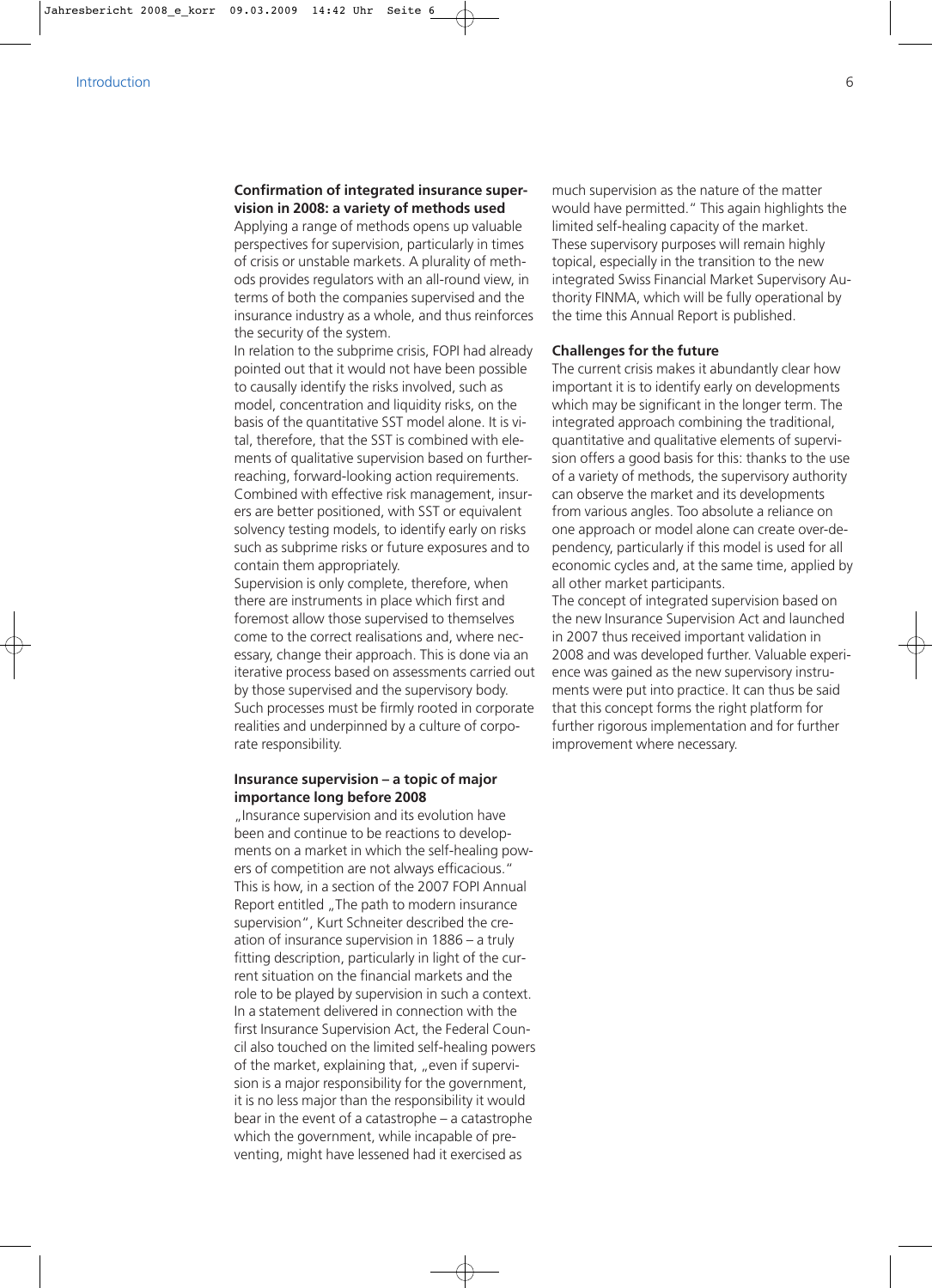# **FOPI in brief**

Until 31 December 2008, the Federal Office of Private Insurance (FOPI) was an independent federal office. It has now been integrated into the Swiss Financial Market Supervisory Authority (FINMA). FINMA has taken over all the activities of FOPI set out herein.

FOPI supervised insurance undertakings operating in the non-life, life and reinsurance sectors as well as insurance intermediaries. The supervisory activities of the insurance supervisory authority centre around protecting insured parties against the risk of insurance undertakings becoming insolvent and against abusive practices. FOPI issued business licences and performed a risk-weighted audit of active business with regard to financial and qualitative aspects. Where necessary, it intervened in the event of abusive practices and took the protective measures required. FOPI also approved insurance products in collective life and supplementary health insurance, and carried out the related monitoring activities.

In addition, FOPI contributed to the drafting of legislative bases and international agreements in connection with private insurance. It became part of the Federal Department of Finance on 1 July 2003.

**Supervised undertakings (as of 31.12.2008)** 

**Director (until 31 December 2008)** Monica Mächler

## **General Management (until 31 December 2008)**

Hans-Peter Gschwind, Deputy Director Manfred Hüsler, Vice Director Heinz Schweizer, Vice Director René Schnieper, Member of the General Management Michael Mayer, Member of the General Management

### **Staff (as at 31 December 2008)**

|                      | Total staff members: 112 (01.01.2008: 104) |
|----------------------|--------------------------------------------|
| Full-time positions: | 85.40                                      |
| Temporary staff      |                                            |
| members:             | 21                                         |
|                      | (12.60 full-time equivalent)               |
| Exits 2008:          | 22.                                        |
|                      | including 4 retirements                    |
|                      |                                            |

Staff was composed of a broad range of specialists working together on an interdisciplinary basis. Staff members included lawyers, mathematicians, physicists, actuaries, economists, business economists, accounting and investment specialists, social scientists and other experts.

| Type of insurance undertaking                                              | Insurance<br>undertakings<br>domiciled in<br>Switzerland* |      | <b>Branches of</b><br>foreign insurance<br>undertakings* |             | Total* |
|----------------------------------------------------------------------------|-----------------------------------------------------------|------|----------------------------------------------------------|-------------|--------|
| Life insurers                                                              | 22(22)                                                    |      | (4)<br>$\overline{4}$                                    | $26$ $(26)$ |        |
| Non-life insurers                                                          | 79                                                        | (78) | 43 (39)                                                  | 122 (117)   |        |
| Reinsurers                                                                 | 28(25)                                                    |      |                                                          | 28(25)      |        |
| Captives                                                                   | 42 (46)                                                   |      | $\overline{\phantom{0}}$                                 | 42          | (46)   |
| <b>Subtotal</b>                                                            | 171 (171)                                                 |      | 47 (43)                                                  | 218 (214)   |        |
| Health insurance schemes offering supplementary health insurance           | 44                                                        | (46) |                                                          | 44          | (46)   |
| Total of supervised insurance undertakings<br>and health insurance schemes | 215 (217)                                                 |      | 47 (43)                                                  | 262 (260)   |        |

\* Statistics 2007 in parentheses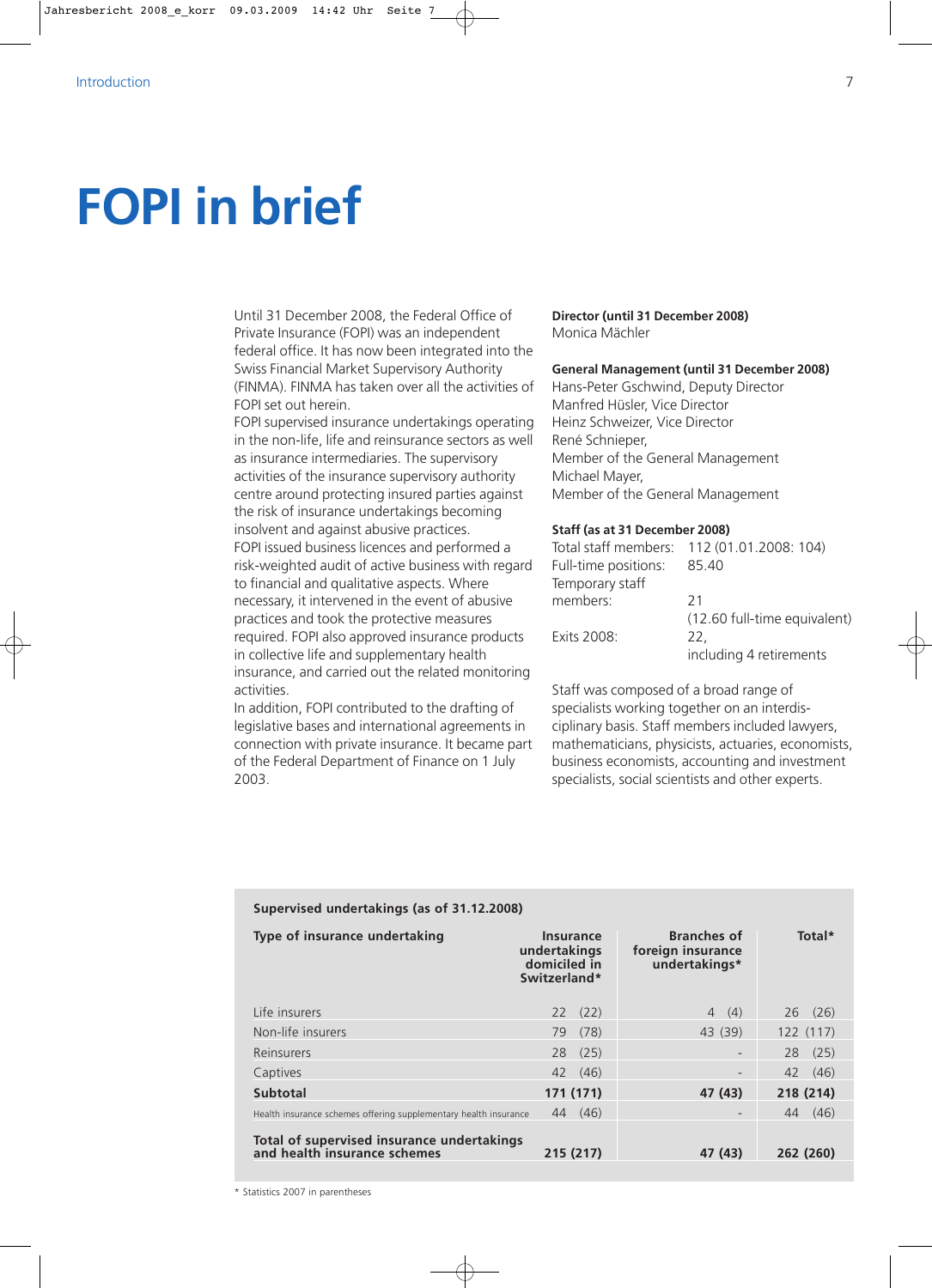# **FINMA**

On 1 January 2009 the Swiss Federal Banking Commission, the Federal Office of Private Insurance and the Anti-Money Laundering Control Authority were merged to form the Swiss Financial Market Supervisory Authority (FINMA). This means that state supervision of banks, insurance companies, stock exchanges, securities dealers and other financial intermediaries has now been brought under one roof.

### **Legal basis**

The legal basis for the new integrated supervisory authority is the Federal Act on the Swiss Financial Market Supervisory Authority (FINMASA), which was approved by parliament on 22 June 2007.

#### **Profile**

As an independent supervisory authority, FINMA protects the clients of financial markets, namely creditors, investors and insured persons, thereby strengthening confidence in the smooth functioning, integrity and competitiveness of Switzerland's financial centre.

### **Organisation**

FINMA has been structured as a public law institution with its own legal identity that has functional, institutional and financial independence. As an autonomous authority it is no longer part of the central federal administration but a legally independent organisation with separate powers. It is financed entirely by the fees and charges levied on the institutions it supervises. FINMA has a modern organisational structure with a Board of Directors, Management Board and audit unit. The Board of Directors is FINMA's strategic body and therefore takes responsibility for strategy development, makes judgments on matters of substantial importance, issues the ordinances delegated to FINMA, decides on circulars and also oversees the Management Board, while itself being responsible for the overall management of FINMA.

### **Partial entry into force**

The partial entry into force of FINMASA's organisational provisions on 1 February 2008 gave FIN-MA its own legal identity, making it independently responsible for implementing the necessary steps for its further development.

## **Board of Directors**

At the same time as the partial entry into force of FINMASA on 1 February 2008, the Federal Council appointed seven members to FINMA's Board of Directors. The Board of Directors is chaired by Eugen Haltiner (formerly Chairman of the Banking Commission). The committee was subsequently expanded to nine members as of 1 January 2009 in line with a Federal Council Decree of 21 May 2008. Exceptionally, two vice-chairmen have been appointed for the period of office between 2009 and the end of 2011.

### **Director and Management Board**

The Board of Directors appoints the director, subject to the approval of the Federal Council. In order to identify a suitable individual for the challenging role of director of FINMA, a recruitment process for the position was launched with a public advertisement in December 2007. The Board of Directors made its decision on 8 May 2008 and appointed Patrick Raaflaub as Director. The Federal Council approved this appointment at its meeting of 21 May 2008. The recruitment process at FINMA Management Board level began at the start of March 2008. The Board of Directors appointed the members of the Management Board on 8 May 2008. Federal Council approval was not required.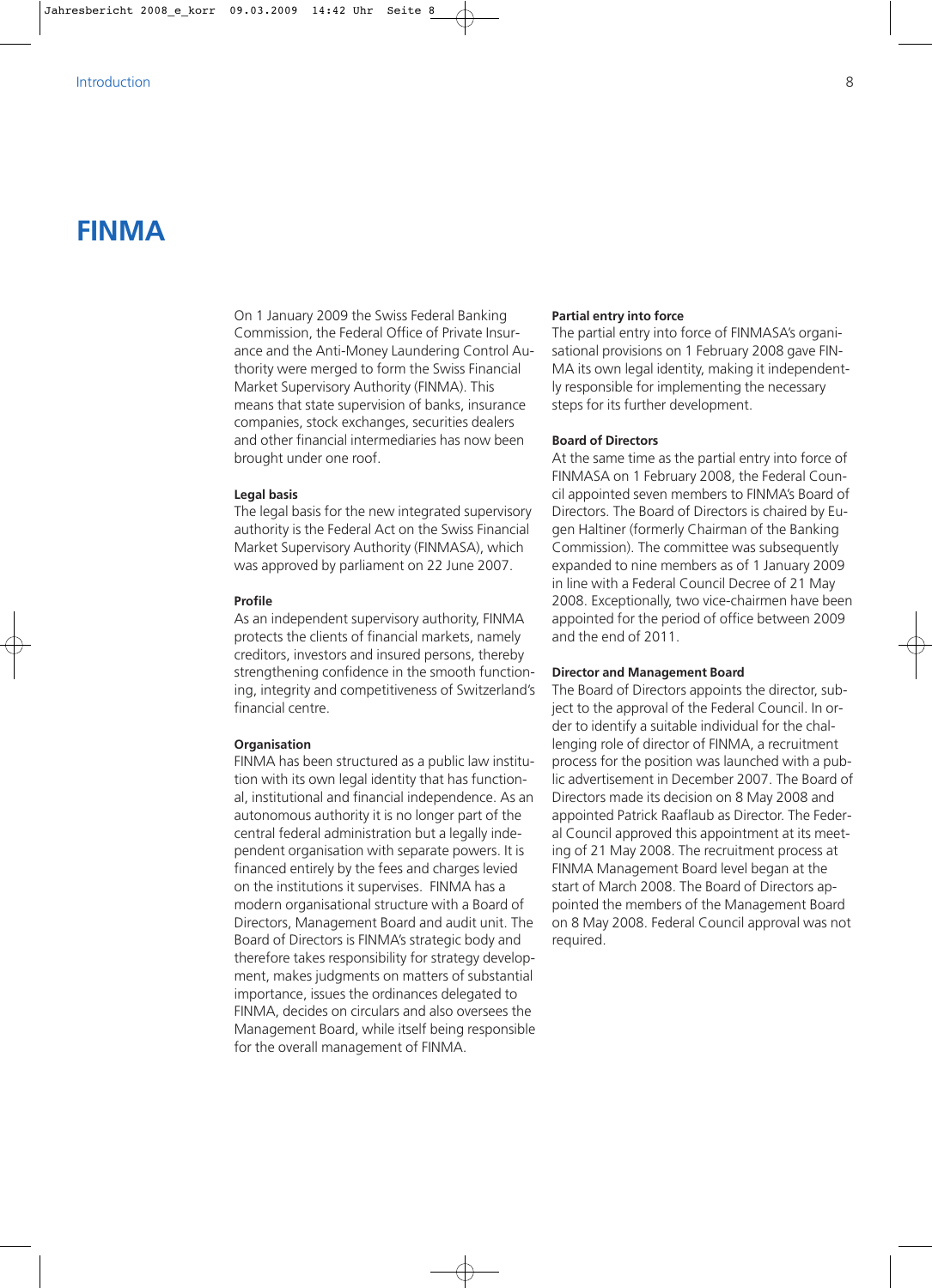### **Recruitment process**

Once the director and the Management Board had been appointed, the internal recruitment process began. All posts were advertised internally, and the FINMA employment contracts were issued in the fourth quarter of 2008.

### **Project work**

The Board of Directors monitored the implementation work carried out during the development phase leading up to the operational launch of FIN-MA and took any decisions that were required. For example, the Board of Directors defined the primary management level of the organisational structure. It is made up of the Large Banking Groups, Banks/Financial Intermediaries, Integrated Insurance Supervision, Insurance/Sectors, Markets, Legal/Enforcement/International and Services domains. The departments within the individual domains were defined in consultation with the FINMA Management Board. The Board of Directors also approved the Organisational and Business Regulations, the Code of Conduct, the HR directives and the 2009 budget. The balancing act required to combine the project work with day-to-day supervisory activities in the three former authorities presented a particular challenge. Managing the interfaces and coordinating the content and timeframes of the various projects was a very demanding task, which is why the process was closely monitored under the stewardship of the Chairman of the Board of Directors.

### **Project costs**

The three merging authorities contributed a total of CHF 3.5 million in 2008, in proportions relative to their size, to cover project costs. The project costs were at the level envisaged. The Finance Administration loaned FINMA an additional CHF 7.5 million for preliminary investments. These were largely in the area of IT.

#### **Personnel regulations**

Under Art. 13 para. 1 FINMASA, FINMA employs its staff under public law. The legislator has authorised FINMA to issue its own personnel regulations. Under Art. 13 para. 2 FINMASA, the Board of Directors sets out the employment relationship in an ordinance that was approved by the Federal Council on 27 August 2008. The Board of Directors designed the FINMA staff ordinance to have a stronger focus on performance compared to the Federal Administration, coupled with flexibility in terms of remuneration.

## **FINMASA executing ordinances**

The Federal Council issued two implementing ordinances relating to FINMASA that entered into force on 1 January 2009. These are the ordinance governing the levying of fees and charges by FIN-MA and the financial market audit ordinance. Fees and charges are largely based on the previously applicable fee arrangements of the Banking Commission, the Federal Office of Private Insurance and the Anti-Money Laundering Control Authority. FINMA's finance and accounting unit seeks to allocate costs by applying the "originator pays" principle wherever possible. The financial market audit ordinance groups together the provisions governing financial market auditing in a single ordinance.

### **Operational launch of FINMA**

With the full entry into force of FINMASA on 1 January 2009, FINMA took over operational supervisory activities at the existing locations of the three merging authorities. The move to a joint FINMA location at Einsteinstrasse in Bern is scheduled for the second quarter of 2009.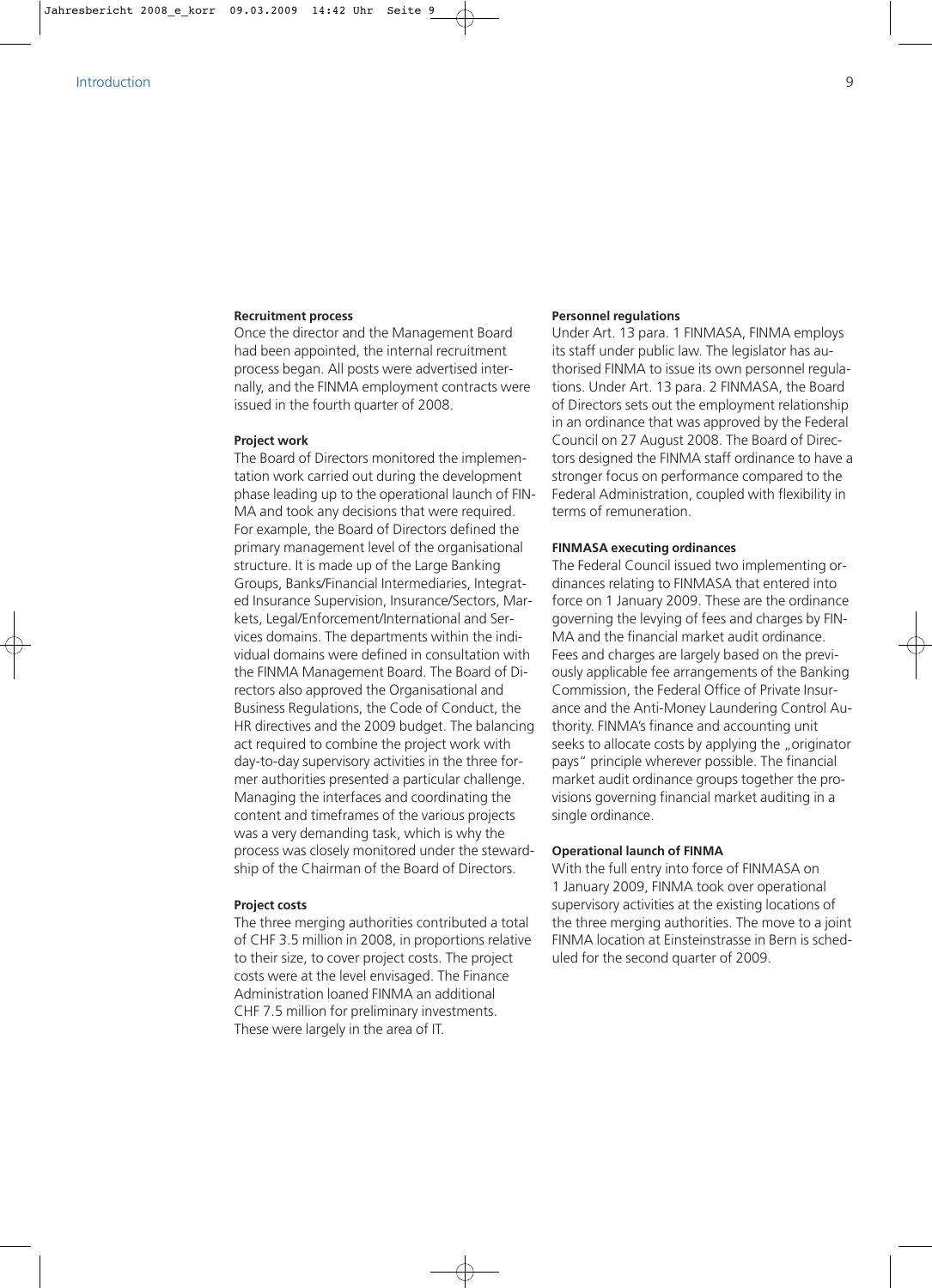# **Main Issues 2008**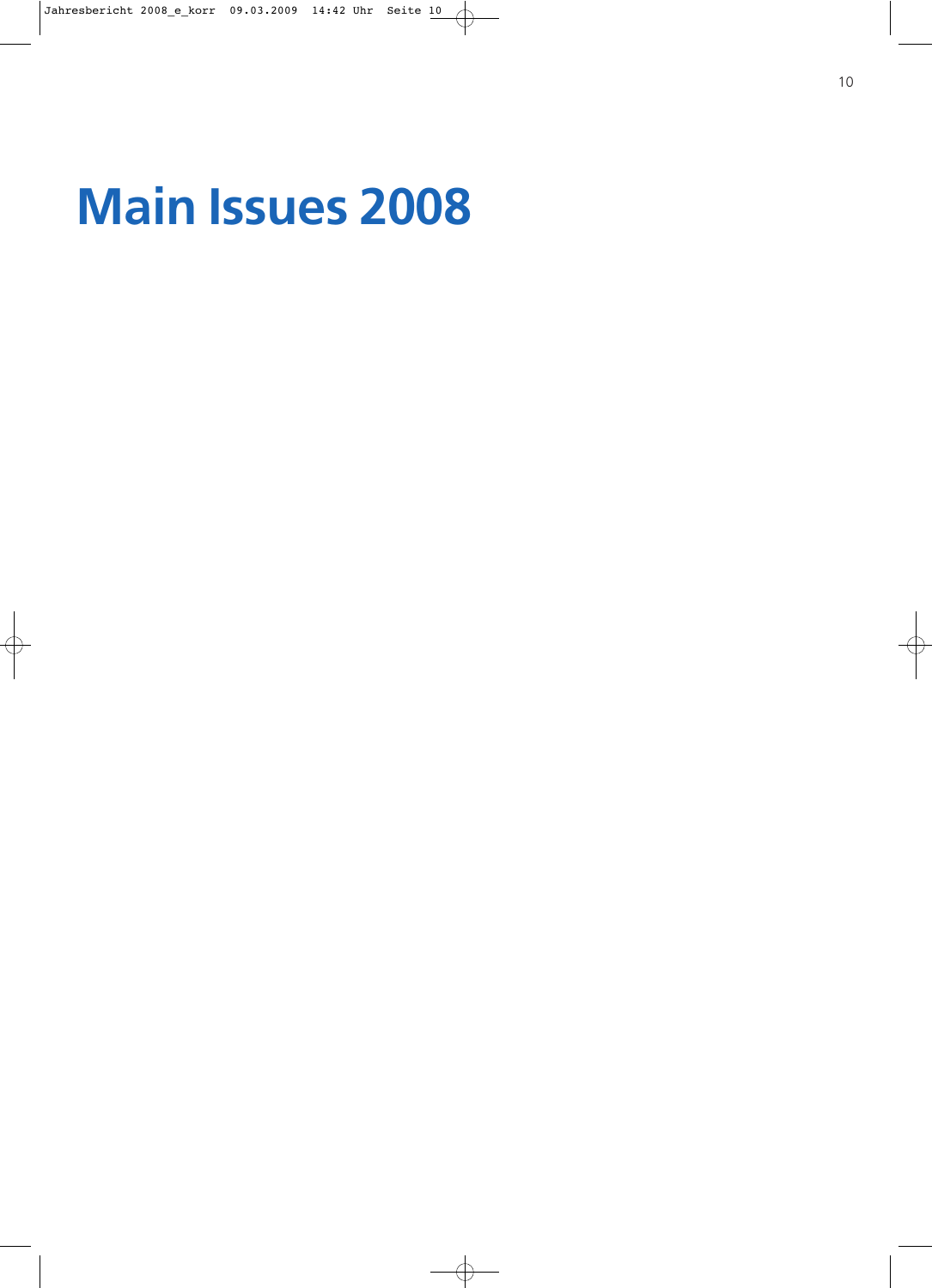# **Solvency The impact of the financial crisis on insurance**

**In spite of the massive disruptions in the international financial markets, the insurance undertakings and insurance groups subject to supervision in Switzerland continued to meet statutory solvency requirements as at** **30 November 2008. At this time, they were also in a position to furnish the tied assets required by law. Tied assets are available primarily to satisfy claims of insured persons and must be covered at all times.**

The central duty of the supervisory authority is to secure the claims of insured parties; in other words, to provide solvency protection and protect insured persons against the consequences of insolvency on the part of insurance companies. Since the SST will not be fully implemented until 2011 and is therefore more suitable as a mediumto long-term control instrument, in the current situation the Swiss regulator primarily works with traditional supervision instruments such as Solvency I and tied asset surveys. Several such surveys were carried out in 2008. Based on the data reported, the insurance undertakings and insurance groups subject to supervision in Switzerland continued to satisfy Solvency I requirements, even in the turbulent second half of 2008, and were in a position to furnish their tied assets, as reconfirmed in the last surveys as at 30 September and end of November 2008.

# **Special legal protection for claims of insured persons**

In accordance with the basis under supervisory law, each direct insurer is required to set aside tied assets to safeguard the claims that may arise from insurance policies. Tied assets thus form liability reserves for insured persons which ensure that the claims of such persons arising out of insurance contracts will be satisfied before those of any other creditors.

Capital investments in tied assets must cover the total of the technical reserve holdings plus a safety margin of 1% (4% in the non-life sector) at all times. Tied assets are already deemed to be insufficiently covered if the target amount (technical reserves and safety margin) is no longer covered in full. In such an event, the insurance undertaking is obliged to make up the shortfall immediately. Reinsurance companies have more liberty in their decisions concerning their investments because they are not subject to the same investment regulation requirements.

# **Continuous monitoring focuses on repercussions of market movements**

From mid-2007 on, FOPI monitored the repercussions of market movements on an intensive, ongoing basis. The investment of tied assets is subject to strict regulations in respect of risk diversification, permitted investment categories, risk management and capital investment management. Write-downs on capital investments involving tied assets are similarly monitored, but were significantly restricted in volume as a result of the investment directives from FOPI geared to value preservation and risk diversification.

### **Only 6% invested in equities**

All investments in tied assets must be carried out in accordance with the diversification principle. An excessive focus on any one asset class is not permissible. Alternative investments (hedge funds, private equity, commodities) may only be made for diversification purposes within a particularly restricted framework. Overall, this asset class is limited to a maximum of 10% of tied assets.

In terms of tied assets as a whole, as early as at 31 December 2007, insurance undertakings invested a mere 6% in equities, 5% in alternative investments and 1% in structured products. In addition, the investment directives require a broad diversification of the counterparties with which money is placed. Insurance undertakings may invest a maximum of 5% of tied assets in one and the same borrower, and this is spread over all investment categories, such as equities, bonds, open derivative transactions, time deposits etc., on a cumulative basis. Derivate and securities lending transactions are governed by special security mechanisms, which, for example, do not permit uncovered transactions.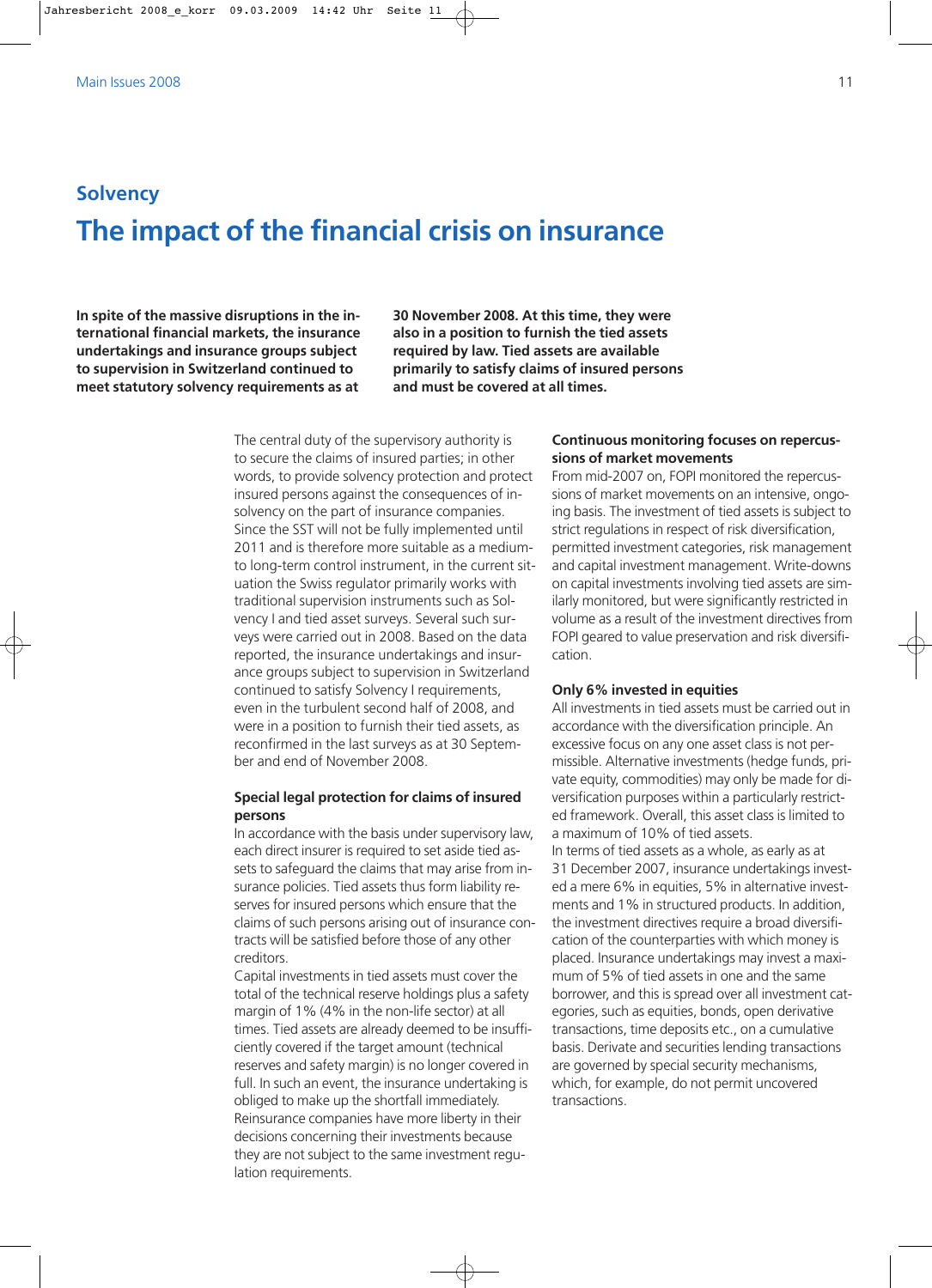### **Changes in value of fixed income investments**

Since life insurance involves a long-term investment horizon, in the valuation of fixed income investments, which in total account for 55% on average of investments involving tied assets, legislators impose the amortised cost method as a maximum limit. This means that in financial statements, bonds are recognised at cost, with the difference between this and the nominal amount being amortised over the term of the bonds. As a result, under this valuation method, in a period of low interest rates capital gains on the bonds may not be recognised. In contrast, if interest rates or credit spreads are rising, the resulting fluctuation in value need not be stated. This leads to stable valuations of fixed income investments. In the event of any actual defaulting  $-$  as in the case of Lehman Brothers – value adjustments must be made immediately. Counterparty risk is limited through the 5% counterparty limit referred to above.

### **Monitoring of tied assets**

Tied assets are reviewed each year in a standardised process implemented by the supervisory authorities and – via specially defined checks – by external auditors. In extraordinary circumstances, such as those witnessed over the past few months of the financial crisis, FOPI carries out additional checks of coverage requirements during the course of a year. These include stress tests, which indicate the extent to which tied assets are threatened as a result of changes in the market, such as plummeting share prices.

### **The lessons from the 2002 crisis**

The fact that insurance was relatively stable in 2008 is due in no small part to the lessons learned by insurance companies following the crisis of 2002. Several insurers built up capital after 2002 in a bid to reinforce their capital bases and, thus, their ability to better absorb market fluctuations in asset values. They reduced risks by substantially cutting the equity weighting in the overall portfolio, and they also realigned their business, improved their processes and geared their focus to profitable underwriting.

This development was assisted by the requirements issued by FOPI in connection with the investment of tied assets: with the investment directives which entered into force on 1 January 2006 and subsequently amended with effect from 20 November 2008, risk diversification and permissible investment categories are governed by strict regulations, as are risk management and capital investment management.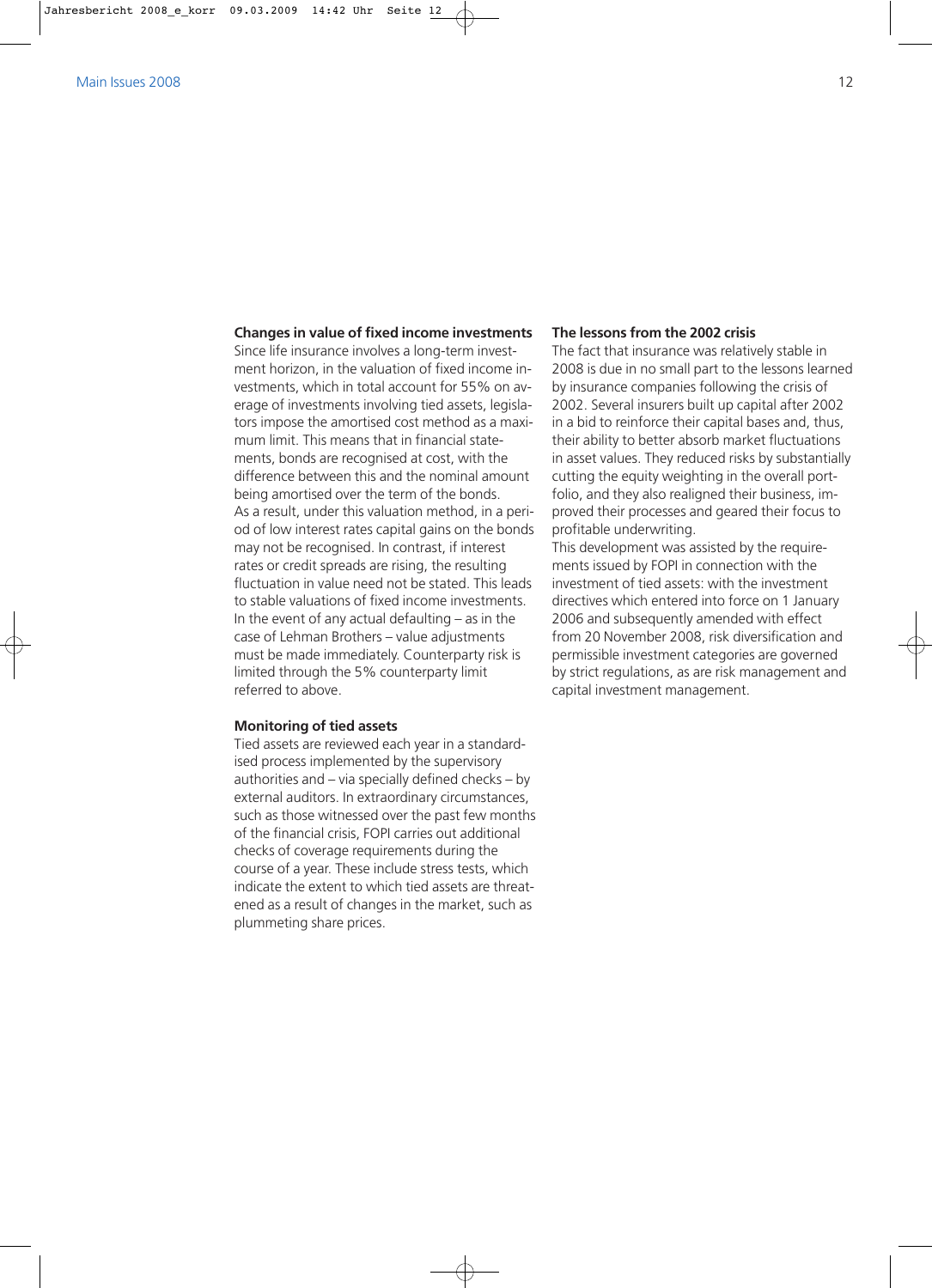### **Outlook**

All supervisory measures are ultimately aimed at securing the claims of insured persons. Even if the crisis on the financial markets were to intensify, a range of protective measures is in place to ensure stability and, thus, security. For example, if required, an insurance undertaking can reinforce its capital base by various means, such as discontinuing dividend payments, not buying back any shares, reducing distributions of surpluses to insured parties, changing investment policy, amending new business policies or taking on less risk. In an emergency, FOPI can also order that protective measures be taken and can even arrange for a portfolio to be transferred to another insurance company; this safeguards the insurance portfolio, while the other liabilities remain in place.

Tied assets are available in full to cover the claims of insured persons. It has so far been possible to maintain this coverage on the part of the insurance undertakings despite the massive disruptions on the financial markets. However, the exceptional nature and depth of the current crisis coupled with – in particular – the lingering uncertainty as to how it will be dealt with clearly show that investments in tied assets, which until now have managed to retain their value as a whole, have also suffered a sharp drop in value.

### **The Solvency I requirements**

set out how much free and unencumbered equity capital an insurance undertaking must have based on its business volumes.

Direct insurers are required to cover their technical provisions with **tied assets**. In doing so, they must comply with investment directives which require insurance companies to apply prudent investment policies. These requirements do not apply to free assets.

Unlike direct insurers, **reinsurers** do not have to set aside tied assets or comply with any investment directives in connection with them; however, they do have to comply with the regulatory solvency requirements.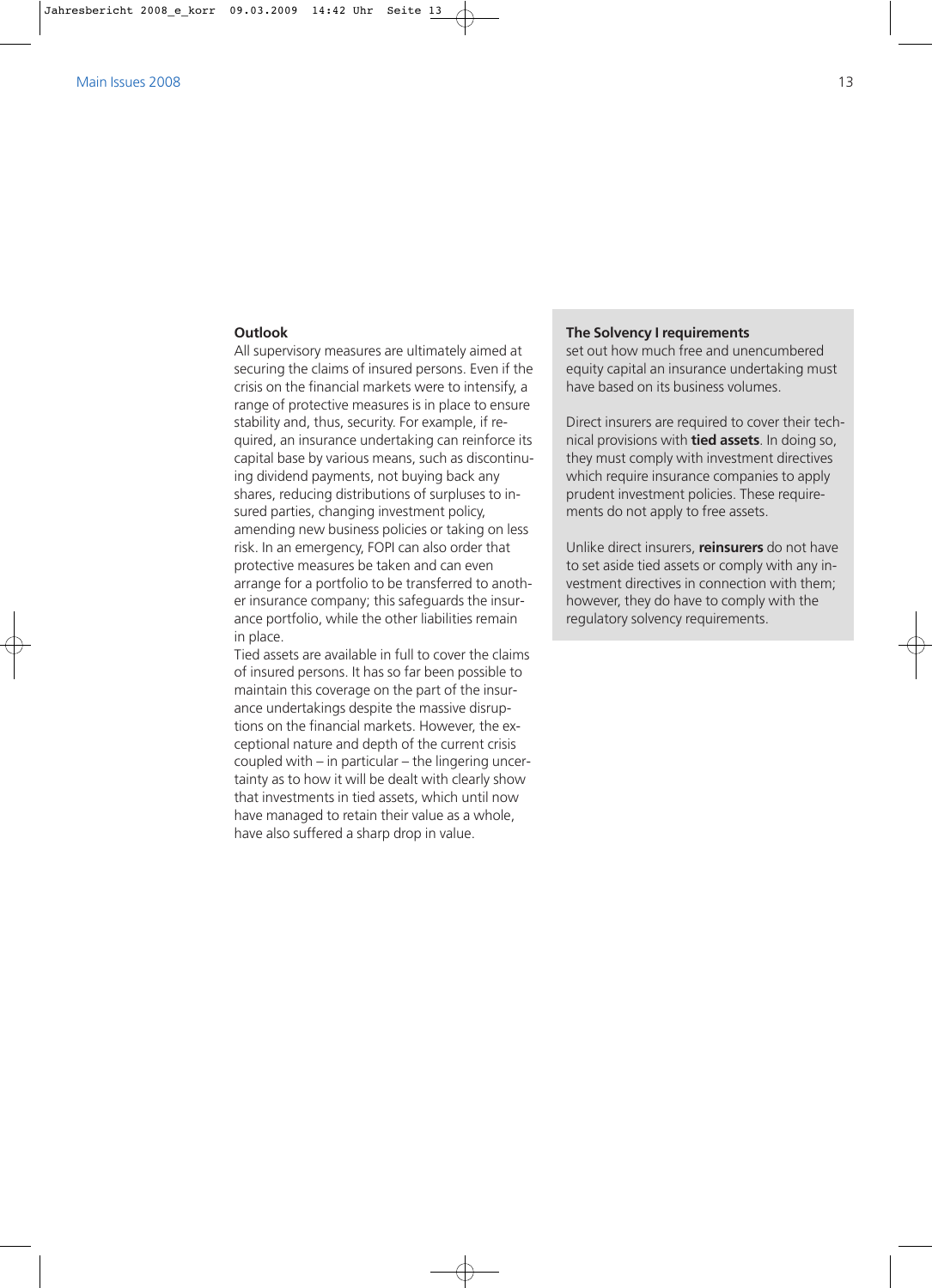# **Integrated insurance supervision Variety of methods contributes to security of the system**

**The concept of integrated insurance supervision launched in January 2007 was developed further in 2008. With the aim of establishing a state-of-the-art holistic concept of insurance supervision, the main focus remains the integration of traditional, quantitative and qualitative elements of supervisory activities through a harmonised approach. The benefits of integrated insurance supervision already**

**became apparent in the year under review: the variety of methods used opens up new and valuable perspectives that can be particularly useful in times of crisis or unstable markets. A pluralism of methods provides the authorities with an all-round view in terms of both the supervised companies and the insurance industry as a whole, and thus reinforces the security of the system.**

Insurance supervision has undergone substantial restructuring over the past few years. One aim of the shift in emphasis to principle- and risk-based supervision is to facilitate the monitoring of insurance and technical financial risks through the setting of action goals and the implementation of these goals.

The central feature of integrated supervision is that the areas of traditional, quantitative and qualitative supervision are built on various approaches: in traditional supervision, for example, fixed rules are applied, whereas quantitative and qualitative supervision is structured around action goals that the insurer will implement on a riskbased basis. The implementation of these goals is checked by the insurance supervisory body in an iterative process. The insurance companies assume responsibility for implementing the goals and incorporating them in their internal processes. A vital part of this is the interplay between defined rules and action goals.

### **Traditional supervision**

Traditional supervision instruments still play an important role in the new concept. A central element supervised is tied assets, which are used to safeguard the claims of insured persons. In this context, FOPI obtained Solvency I figures from the supervised insurance companies through several surveys and was thus able to promptly track the impact of the financial crisis on the solvency margins available. The main focus was Solvency I, as, in light of the capital requirements, the Swiss Solvency Test (SST) will not be feasible until 2011. Work progressed full steam ahead in 2008 on the new web-based reporting system FIRST, which replaces the TEDAP system. FIRST was launched simultaneously with FINMA on 1 January 2009. In connection with this, special processes aimed at monitoring tied assets were also set up and assessments were systematised more intensively.

### **Swiss Solvency Test** *Solvency*

For the first time in annual Swiss solvency testing, all the 140 insurance institutions subject to SST had to take part in SST reporting. All insurance companies, insurance groups and insurance conglomerates subject to supervision in Switzerland are obliged to take part, with the exception of most reinsurance captives. Up until now, in the 2006 and 2007 field tests, the only insurance firms required to participate were those which offer life insurance and with a gross premium volume of over CHF 1 billion, as well as insurance companies which offer non-life insurance and with a gross premium volume of over CHF 0.5 billion for Swiss business.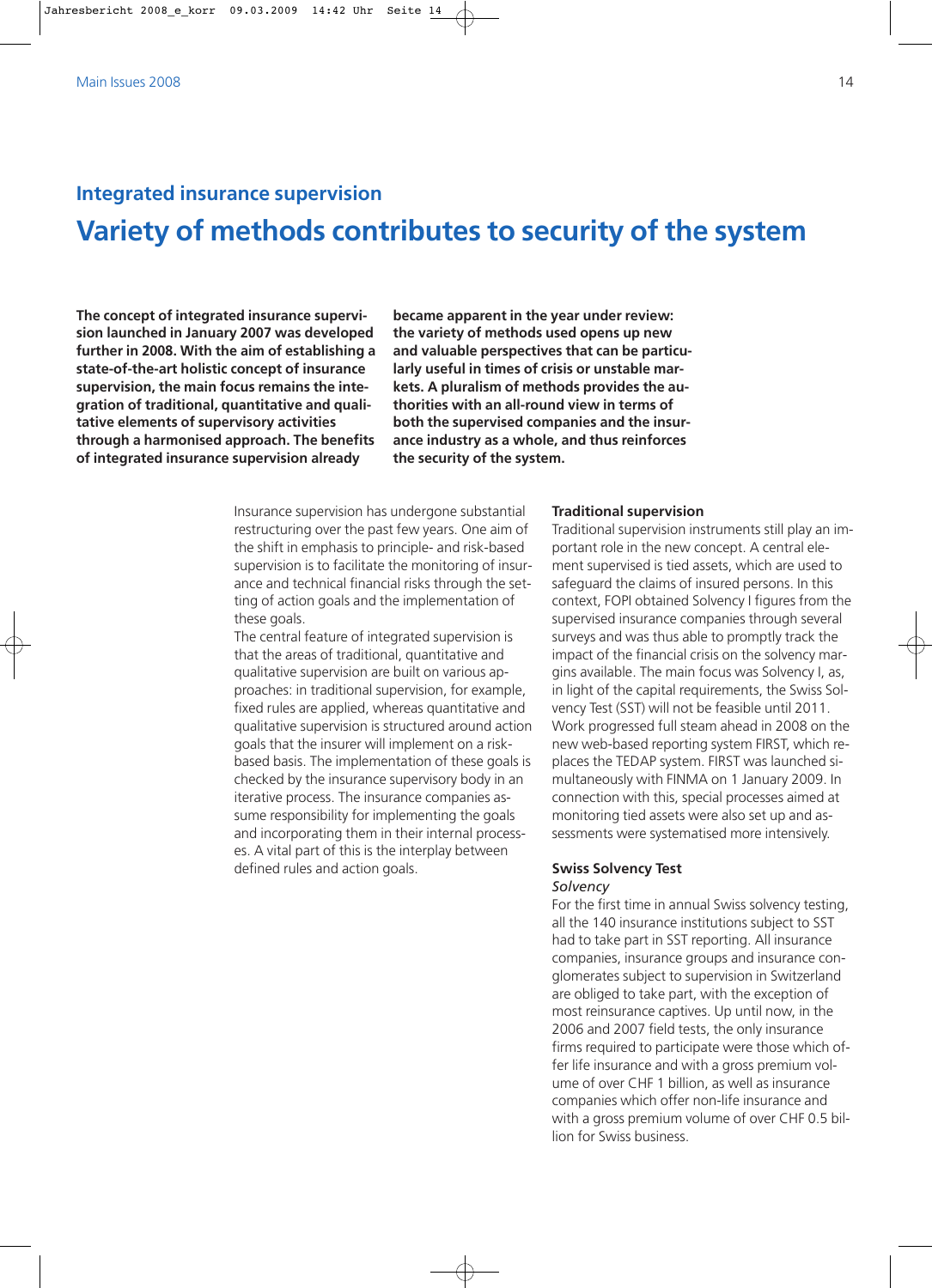The SST reports submitted and reviewed show that the SST ratios reported are in excess of 100% at most companies. It should be noted, however, that available capital was reported on the basis of the opening balance sheet as at 1 January 2008 and thus reflects neither the high losses suffered on equity portfolios since then nor the exceptional increase in spreads and the resultant dramatic losses on bond portfolios and other assets. These and other negative repercussions from the financial crisis will not be visible in the SST reports until 2009. Added to this is the fact that several insurance companies use internal models, most of which have not yet been subject to formal audits. The last element to note is that the reports from companies included in the SST for the first time are of mixed quality.

The SST is currently in the implementation phase. Capital requirements as set out under the SST do not have to be met until 2011.

## *Internal models*

The audit concept for internal models was approved mid-year. This concept sets out how the supervisory authorities proceed in checking that internal models comply with requirements as part of the SST. The requirements were defined within the framework of the Ordinance on the Supervision of Private Insurance Companies as well as the SST Guideline, which entered into force at the end of November 2008. They relate to risk modelling and the organisational structuring and implementation of internal models.

Many reports for 2008 Swiss solvency testing are based on internal models or models that are partially internal. In some cases, advance surveys of compliance with the requirements on internal models were able to be carried out. In most cases, however, formal checks of insurance companies' internal models will not begin until spring 2009 and are expected to be completed by the end of 2010. Over 60 internal models used by insurance companies, insurance groups and insurance conglomerates will have to be checked. In certain cases, the use of an internal model will be required by law, and in others it will be recommended by the supervisory authorities. Companies may be obliged to use an internal model if their standard model is not capable of reflecting risks appropriately.

Collective experience with internal models confirms that the development, implementation and auditing of internal models is a process that leads to permanent improvements in both supervision and the companies supervised.

### **Qualitative supervision**

Traditional supervision and the SST must be complemented by qualitative risk management: operational risks are not quantified as part of the SST. Concentration and model risks are only partially covered. Liquidity risk is largely beyond the scope of the SST. In addition, certain qualitative aspects, in particular corporate governance, are covered by neither traditional nor quantitative supervision. For these reasons, qualitative elements were added to existing supervision and developed in the form of the Swiss Quality Assessment (SQA) as a primary review instrument. The current focus of the SQA is the review of corporate governance, risk management and internal control systems (ICS). The SQA components are a) a company's basic organization and documentation, b) questions on the current situation within the company and c) a self-assessment in various areas. In 2008 the SQA team focussed on the review of over 165 SQA reports provided by the companies and groups which were required to take part. A special methodology was developed in order to analyse and evaluate the SQA reports submitted. Although it is still too early to make any detailed statements about the results of the analysis of the submitted reports, what is already apparent is that two of the objectives of qualitative supervision have been achieved:

- $\bullet$  Firstly, the information obtained from the SQA lends itself to being integrated into the normal supervisory processes. This provides the supervisory officer with useful information for tailoring supervision to an individual company even more intensively.
- $\bullet$  Secondly, it can be said in general that there has been a tangible increase in the significance attached to corporate governance, risk management and ICS by most companies, both big and small.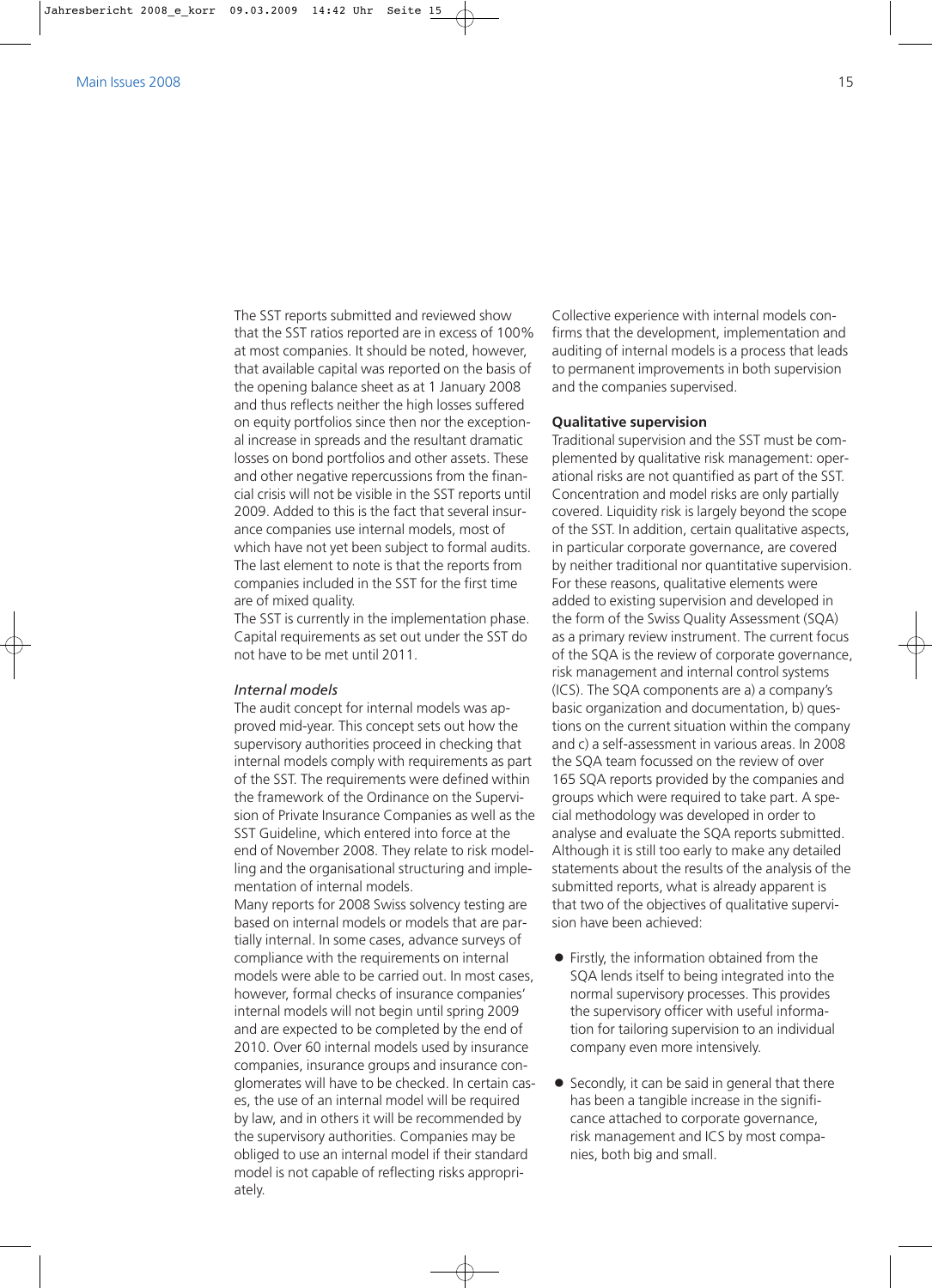## **Integrated supervision makes risks more visible**

The use of a mix of methods and approaches is particularly useful in a time of crisis, as it makes it possible for risks to be assessed from a variety of angles. This makes the supervision system more robust. If the solvency of an insurer is checked using various methods as envisaged under the concept of integrated supervision, risks will become more visible and as a result, can be more easily dealt with. In addition, the danger of risks arising from the use of a single review methodology is reduced.

The tied assets instrument makes it possible to conduct a rapid check of an insurer's ability to cover the rightful claims of its insured parties at all times. Since, in particular, the target amount of tied assets and the value of assets which cover this target amount are subject to fluctuations, the company needs free resources or equity capital to balance them out. The level of capital available (i.e., the valuation of a firm's assets and liabilities) as well as the level of capital required is determined using two different methods: Solvency I and SST. The first method has the advantage that it is straightforward and has been in use for a long time. Using Solvency I it is possible to carry out a check of the solvency of the supervised insurance companies within just a few days. SST, on the other hand, allows for an assessment of the solvency of an individual insurer that is closer to reality: it is based on a market-oriented evaluation of assets and liabilities and on a risk-based calculation of the capital required. The SST is currently in the implementation phase. This means that using Solvency II is at present not possible to carry out a rapid, comprehensive check of the solvency of the insurers supervised.

The quantitative review of an insurance company's compliance with solvency requirements forms part of the first pillar of insurance supervision. Going beyond this, the Insurance Supervision Act requires that insurance companies have a balanced corporate governance system and an effective risk management and ICS. Checking that these requirements are met is part of the second pillar of supervision and is done via the SQA. Applying a plurality of methods provides the supervisory authorities with an all-round view in two ways: in relation to the individual insurer and in relation to the insurance industry as a whole. Through the reporting and assessments required, the companies themselves gain more comprehensive insights into their strengths and weaknesses, and this can be used directly for better managing the company. In this way, integrated insurance supervision contributes to the stability of the individual companies and, ultimately, to the security of the entire system.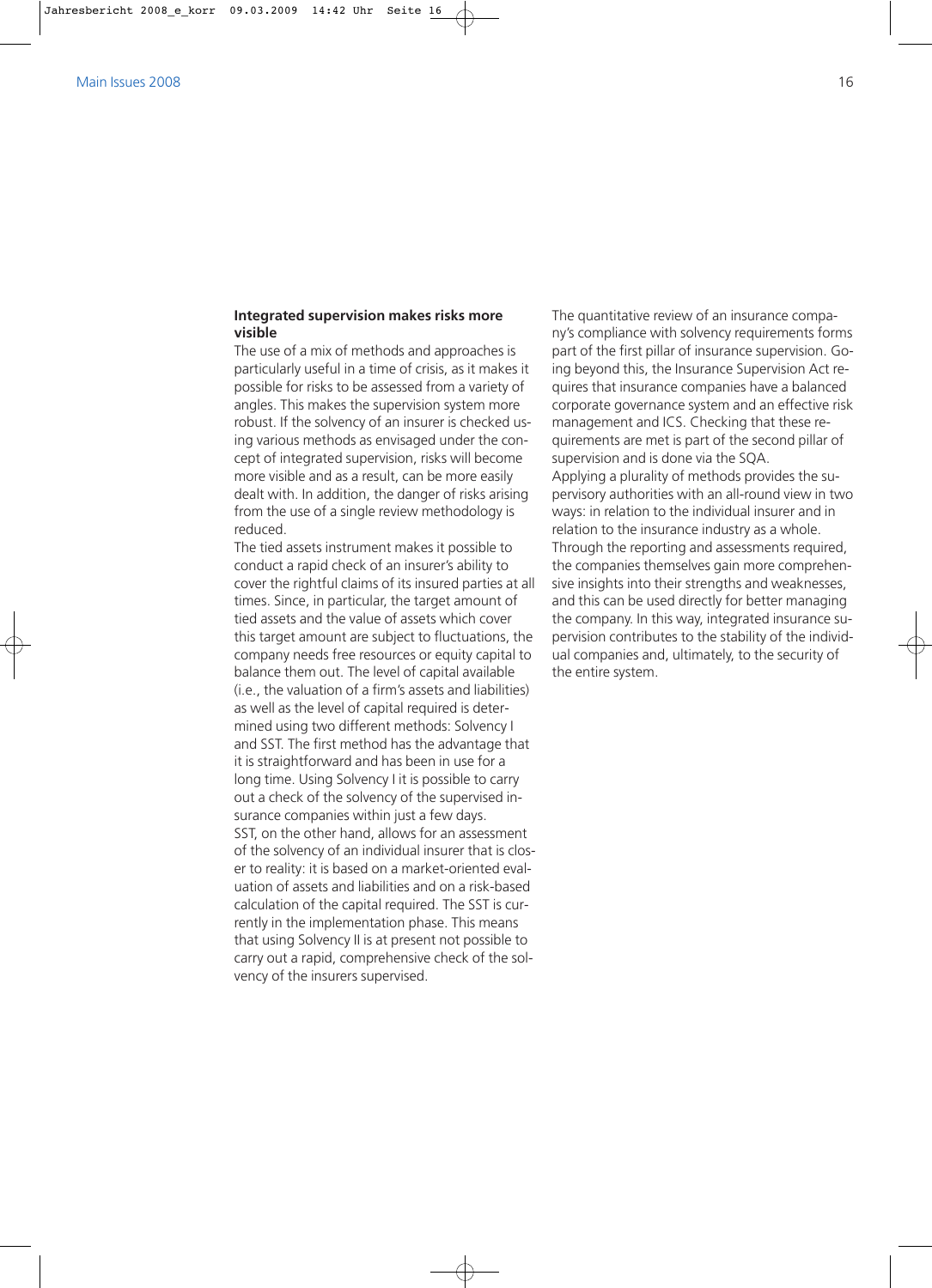# **Business plans Insurance undertakings' business plans reviewed**

**The business plan documents submitted in the past by the insurance undertakings subject to supervision were no longer sufficient to meet the new requirements under the supervision legislation which entered into force** **at the beginning of 2006. Consequently, all insurers were required to submit a new business plan to FOPI for review. Most of the plans submitted were audited in the year under review.**

The Insurance Supervision Act, which came into force on 1 January 2006, and the new Supervision Ordinance extended requirements in terms of the business plans to be submitted by insurance undertakings, involving aspects such as details of activities outside Switzerland, the owners of the company and the persons in charge (board of directors, executive boards, appointed actuaries), the name of the external auditors, information on any outsourcing of essential functions, details of reinsurance plans or of risk monitoring.

Even before the new supervision legislation came into effect it had become clear that the new requirements under supervisory law and the resultant extension of the information to be provided were no longer compatible with the documents that insurance undertakings subject to supervision were obliged to submit. As a result, Art. 216 para. 9 of the Supervision Ordinance states that insurance undertakings have to submit to the supervisory authorities for approval a new business plan in line with the new requirements within two years of the new insurance supervision legislation entering into force on 1 January 2006. No provisions were made for exemptions or special dispensations, which means that this new condition also applied to insurance undertakings which were already licensed. A taskforce within FOPI developed notes on the various provisions of Art. 4 of the Insurance Supervision Act relating to the individual elements of the business plan, and the requisite explanatory information was published on FOPI's website.

Over 230 updated business plans were submitted to FOPI by the end of the year. These were inspected and checked. The details required in respect of individuals were processed outside the normal procedure and in observance of a particularly high level of confidentiality in compliance with the stringent data protection requirements in place. The other documents were subsequently subject to material controls by the supervisory officers in charge. Requests were sent out for documents which undertakings had failed to submit or were faulty in some way, and this unfortunately led to some delays in the control procedures. Essentially, however, the reviews of the documents did not give rise to any problematic issues affecting all undertakings. Any elements that were not clear or inadequate in individual business plans were able to be rectified on a case-by-case business.

The reviews were completed at the end of 2008 with very few exceptions, and the insurance undertakings were informed of any action to be taken. It should be noted that individual elements of business plans which have essentially been approved may have to be amended at a later point subsequent to more in-depth checks as part of ongoing supervisory activities.

Changes to business plans must naturally continue to be submitted to the supervisory authorities for approval in accordance with Art. 5 of the Insurance Supervision Act. If a company enters into any new insurance business, a licence is still required from FOPI in accordance with Art. 3 of the Insurance Supervision Act, and for this to be possible an appropriate business plan must be submitted.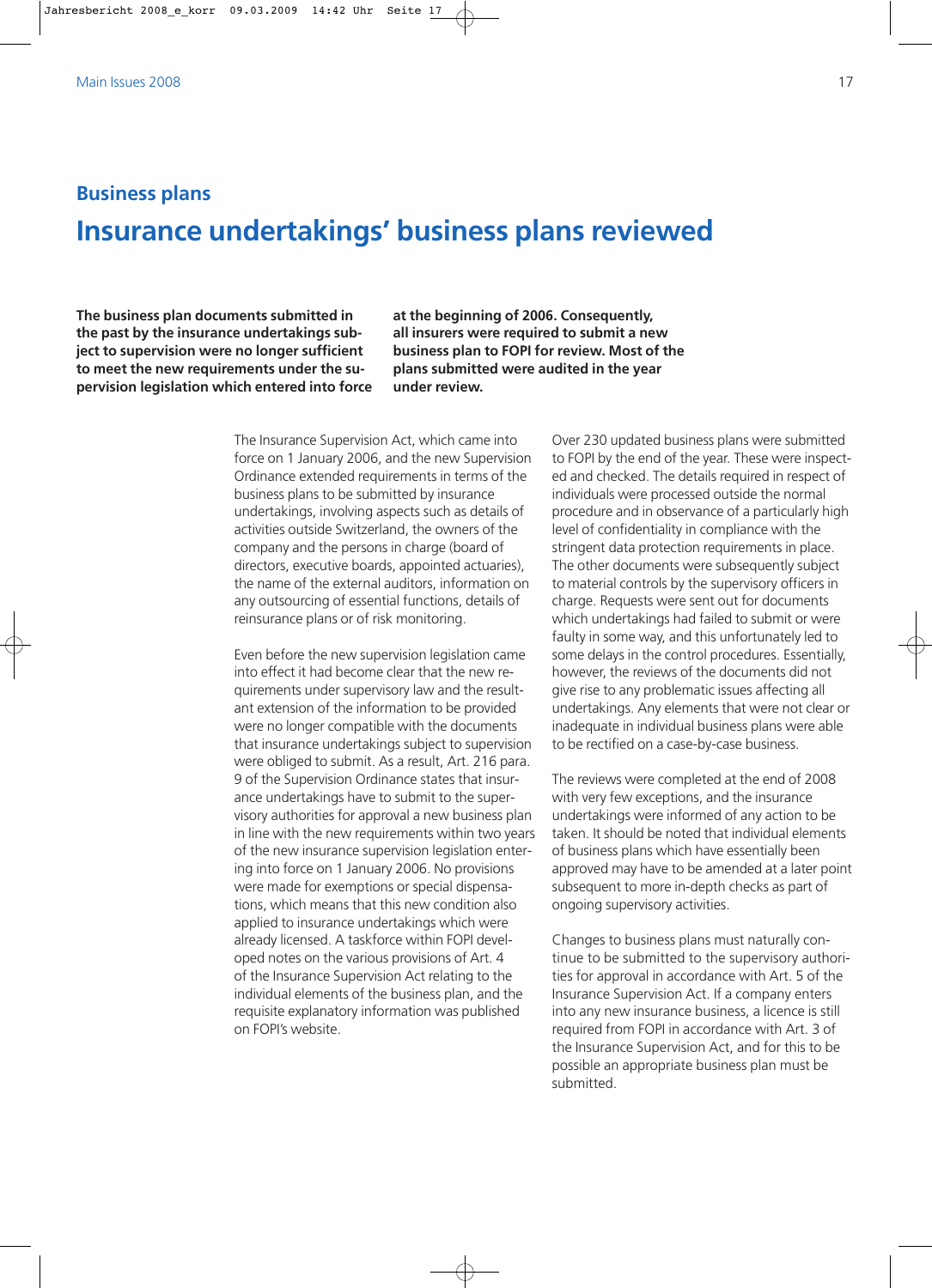# **International**

# **Swiss insurance supervision receives growing recognition at international level**

**An important objective of FOPI's international activities is to reinforce Switzerland's place as a financial centre in global competition. Active international cooperation, continuing to increase the recognition given to Swiss insurance supervision abroad and the creation**

**of an attractive framework for Switzerland as an economic centre are central elements in achieving this objective. In light of this strategy, FOPI continued to successfully develop its international activities in 2008.**

One consequence of the further development of insurance supervision in Switzerland over the past few years is that FOPI was able to clearly expand its position in the year under review, both globally as well as at the multilateral and bilateral level. The main focus was on standard-setting and exchanging information as well as on international cooperation in company-related supervisory activities.

# **Standard-setting and the exchange of information**

**IAIS:** In connection with the recognition of Swiss insurance supervision, Monica Mächler's appointment to the Executive Committee of the International Association of Insurance Supervisors (IAIS) at its annual conference in Budapest in October marks a major success. This makes it possible for Switzerland to play a more intensive role in shaping insurance supervision standards at the global level.

The IAIS deals very intensively with the developments on the international financial markets. The general consensus is that, in future, international collaboration between the supervisory authorities will have to take place on a more consistent, intensive basis. An important step in this direction came with the formal ratification of several papers FOPI actively helped to draft on the principles underlying group supervision as well as standards and guidelines in connection with the "Structure of Regulatory Capital Requirements", "Enterprise Risk Management for Capital Adequacy and Solvency Purpose" and "Use of Internal Models for Regulatory Capital Purposes". Corporate governance work in the insurance sector likewise continued.

FOPI made an important contribution to the work of the Implementation Committee, inter alia via Valérie Staehli's chairing of the Insurance Law Subcommittee as well as other important areas such as corporate governance and financial edu-

cation. In 2008 FOPI also reviewed the further procedure with regard to participation in the IAIS Multilateral Memorandum of Understanding (MMoU). It played an intensive role in the work of the Insurance Groups and Cross-Sectoral Issues Subcommittee, which in particular facilitates and coordinates IAIS contributions to the work of the Joint Forum.

**Joint Forum:** Urs Karlen's appointment as representative in the Joint Forum also reinforces the international importance of FOPI. The Joint Forum was established under the aegis of the Basel Committee on Banking Supervision (BCBS), the International Organization of Securities Commissions (IOSCO) and the IAIS to promote crosssector collaboration and a basic harmonisation of supervisory regulations in the banking, securities and insurance sectors.

**OECD:** Within the OECD's Insurance and Private Pensions Committee (IPPC), FOPI, through Michael Mayer as delegation head and member of the bureau of the IPPC, set the focus of activities on three areas:

- $\bullet$  Work in the area of effective and efficient regulation. Switzerland's proposal that cooperation with the Comité des Marchés Financiers (CMF) be stepped up led to the creation of a Joint CMF/IPPC Task Force (Switzerland is a member), which will take on responsibility for continuing activities in the future.
- Work on corporate governance in the insurance sector. FOPI played a key role here in ensuring close cooperation with the IAIS.
- Insurance statistics with the aim of pushing ahead with the harmonisation of the data corpus at the international level.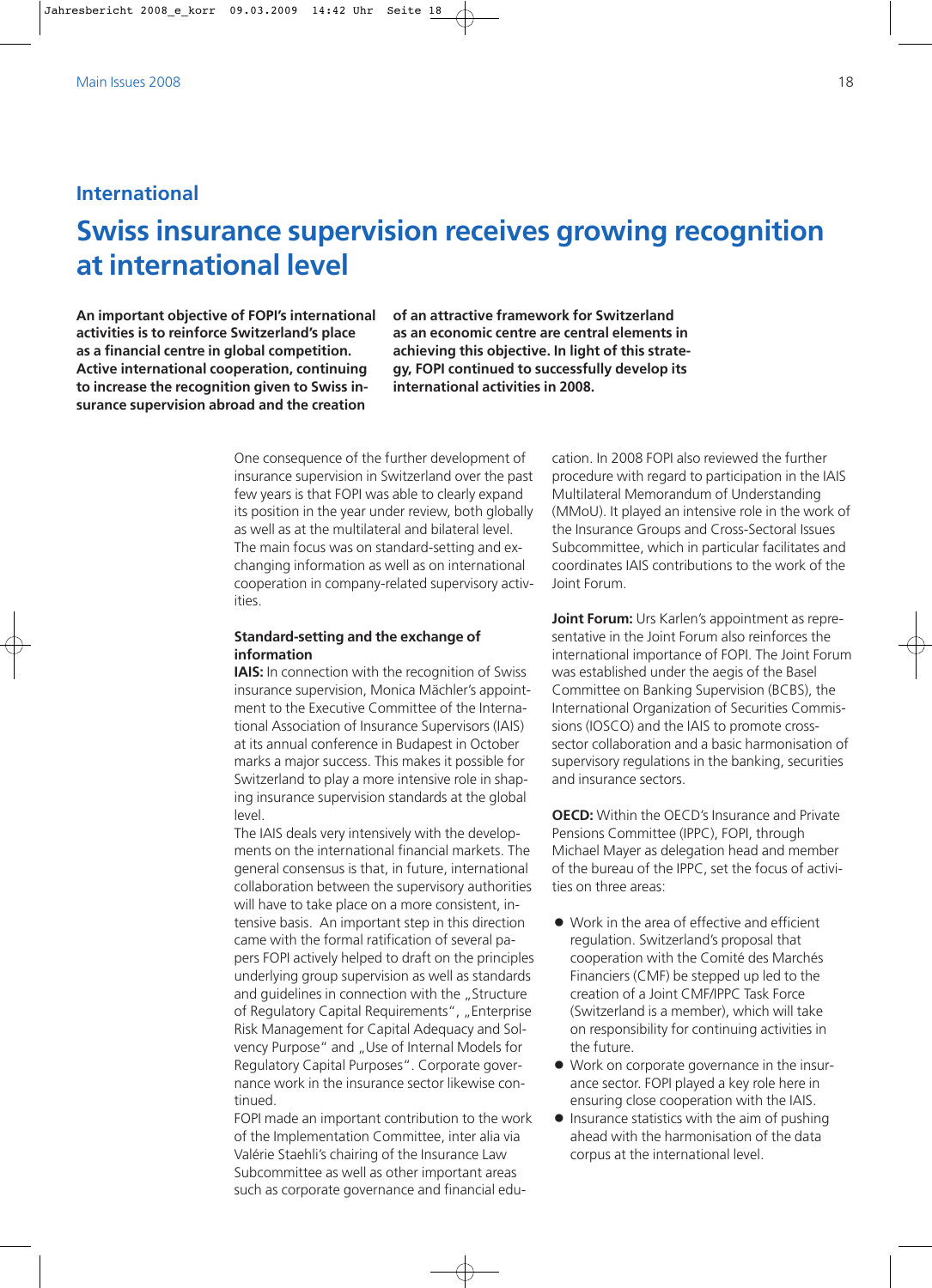### **Regional and bilateral activities**

**EU and EEA countries:** The Swiss Financial Centre Master Plan was published in 2007. In this Master Plan, representatives from private industry express also their wish that non-life-insurance agreements between the EU and Switzerland dating from 1989 be extended to include further areas. The Federal Department of Finance subsequently set up the Swiss Financial Centre Dialogue Steering Committee which FOPI takes also part in. Following the Federal Council's decision of February 2008 on EU strategy, which defined insurance as a new priority dossier, the Steering Committee's mandate was to analyse the situation and decide on how to proceed in the first half of 2009.

In connection with this, various measures have been put in place: FOPI conducted a comprehensive examination of relevant Swiss and European legislation, which marked a clear step on the path to mutual recognition of equivalence. Parallel to this, the Swiss Insurance Association carried out an analysis of the benefits of possibly granting a reciprocal freedom of services in insurance. The question of mutual recognition of equivalence also played an important role in the halfyearly regulatory dialogue between the EU and Switzerland with regard to Solvency II and SST. Recognition of equivalence in the area of group and conglomerate supervision was already recommended to the EU by the relevant committee of CEIOPS in spring 2008.

**Exchange between German- and Frenchspeaking countries:** Events on the financial markets meant that this year's exchange of views and experiences between representatives from Germany, Austria, Liechtenstein and Switzerland could not take place. The event for French-speaking countries and regions went ahead as planned in November, and delegations from France, Belgium and Luxembourg were received by FOPI in Bern.

# **Agreement between Switzerland and Liechtenstein on direct insurance and insurance bro-**

**kerage:** The extension of the direct insurance agreement from 1996 to cover insurance brokerage was approved by parliament following the federal decision of 13 June 2008. The deadline for calling a referendum expired on 2 October 2008, with no referendum launched. The approval procedure was completed in Liechtenstein, too, and the extended agreement entered into force definitively.

**Non-European countries:** A further important development in bilateral cooperation was the signing of the first non-European Memorandum of Understanding (MoU) with the Australian Prudential Regulation Authority, which is based on the MoU model FOPI has with all the European member states. It's aimed at simplifying the exchange of information and the promotion of cooperation between supervisors. FOPI also received a number of foreign delegations in 2008, from countries such as the United States, China, Sweden and Singapore. The customary half-yearly regulatory dialogue with the US National Association of Insurance Supervisors likewise took place, enabling information to be exchanged in respect of developments in insurance supervision in an extremely constructive context.

**Pan-European Conference:** As permanent secretariat, FOPI ensures that the Conference plays its part in cooperation between European countries, including the countries east of the EU. The last Pan-European Conference was held in June 2007 in Sofia (Bulgaria). The topic then was the mechanisms of effective consumer protection. In 2008, preparations were stepped up for the next conference, due to take place on 4-5 June 2009 in Bucharest (Romania), where the topic will be "Convergence through Cooperation".

# **Cooperation on company-related supervisory activities**

**Supervisory Colleges:** For the first time ever, two worldwide Supervisory Colleges were held in Bern, marking a further milestone in the intensification of international cooperation. These Colleges focused on the Swiss Re Group and the Zurich Financial Services Group and were attended by supervisory authority representatives from the most important countries of activity of these two groups. The worldwide Supervisory Colleges complement the Cooperation Committee Meetings which have been held at the European level for some years.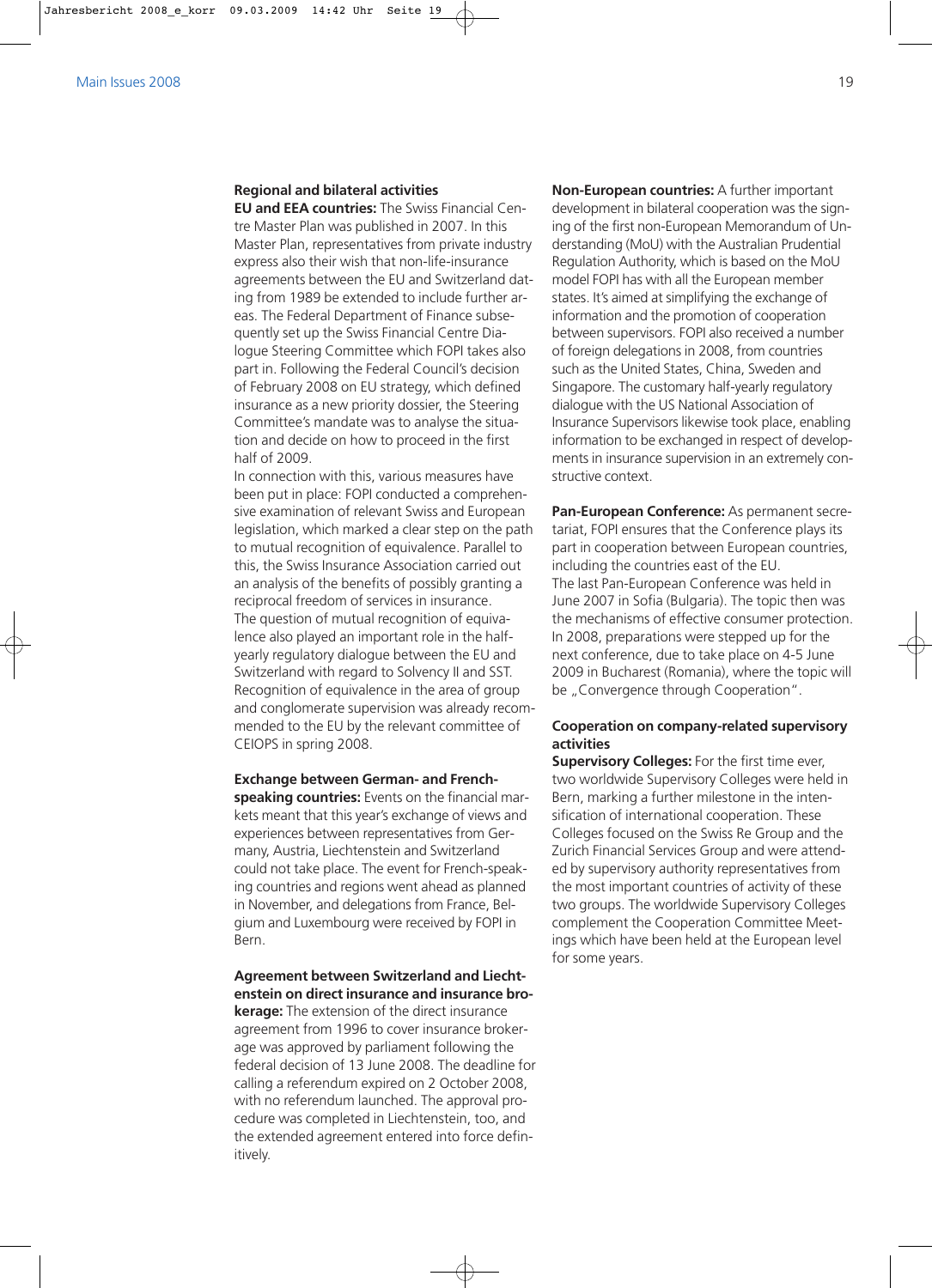# **Law Setting**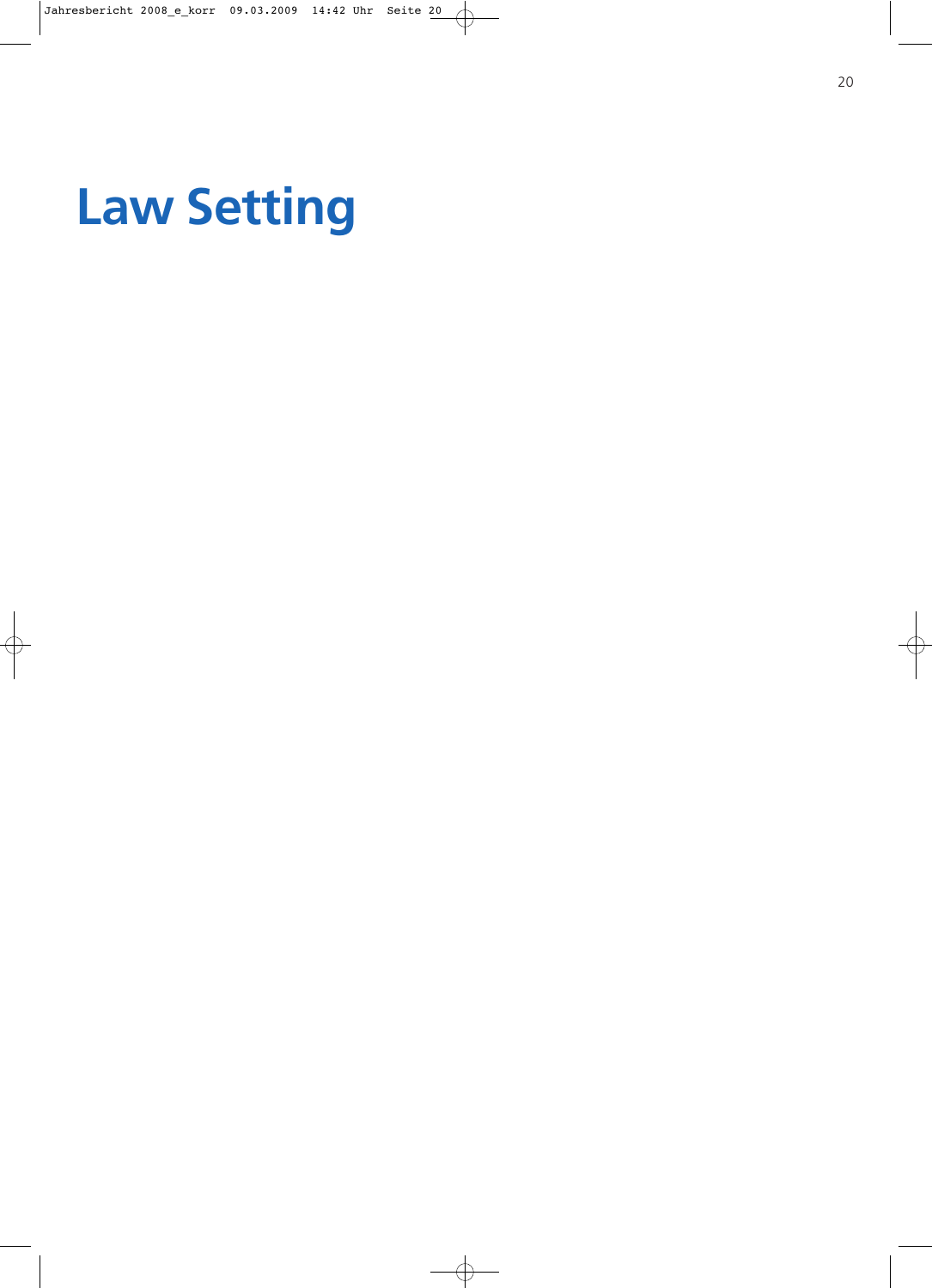# **Total revision of Insurance Contract Act Preparation of consultation draft**

**In 2008 the draft document drawn up by FOPI based on the Schnyder Commission's preliminary work was submitted to the official consultation process. Following this process, the definitive consultation document for the law**

**and the explanatory report were submitted to the Federal Department of Finance (FDF). The consultation process was opened by the Federal Council on 21 January 2009.** 

The Federal Law of Insurance Contracts dated 2 April 1908 (Insurance Contract Act, ICA) governs the relations under private law among insurance undertakings and between insurance undertakings and insured persons. The ICA entered into force nearly 100 years ago and has undergone only partial revisions since then.

### **Expert Commission draft**

The ICA Expert Commission was appointed on 11 February 2003 under the direction of Professor Dr. Anton K Schnyder and commissioned to draft a total revision of the ICA plus commentary. The ICA Expert Commission delivered the draft proposal and the commentary at the beginning of August 2006, thus concluding its work.

### **Consultation process**

After the completion of this first phase, the legislative process was continued in FOPI. In September 2006 the FDF commissioned FOPI to prepare a consultation document based on the expert draft by the end of 2008. In 2008, FOPI, as the lead office, invited the administrative units involved to submit their comments. As part of the process to correct any discrepancies, the official consultation led to the draft being amended in autumn. The Federal Council opened the consultation process on 21 January 2009. The consultation documents are publicly accessible in electronic form (www.admin.ch/ch/d/gg/pc/ pendent.html) and any interested parties outside

the administration were given the opportunity to submit their comments.

### **Aspects of the total revision**

The total revision of the ICA addresses political concerns and the aspects of consumer protection that could not already be included in the partial revision carried out in 2004. The new ICA will take into account the parliamentary initiatives submitted at the federal level, the recommendations of the Competition Commission and the developments of insurance contract law in Switzerland's neighbouring countries as appropriate. It will also improve coordination with social insurance and liability law.

Issues dealt with as part of the total revision of the ICA include, for example, the introduction of a rescission right and a general cancellation right, as well as a review of the currently applicable statutory periods of limitation. In addition, new regulations were presented concerning an expansion of the information duties of the insurance undertakings, for example, in connection with the legal relationships with insurance agents and brokers or with regard to the ombudsman structure currently in place.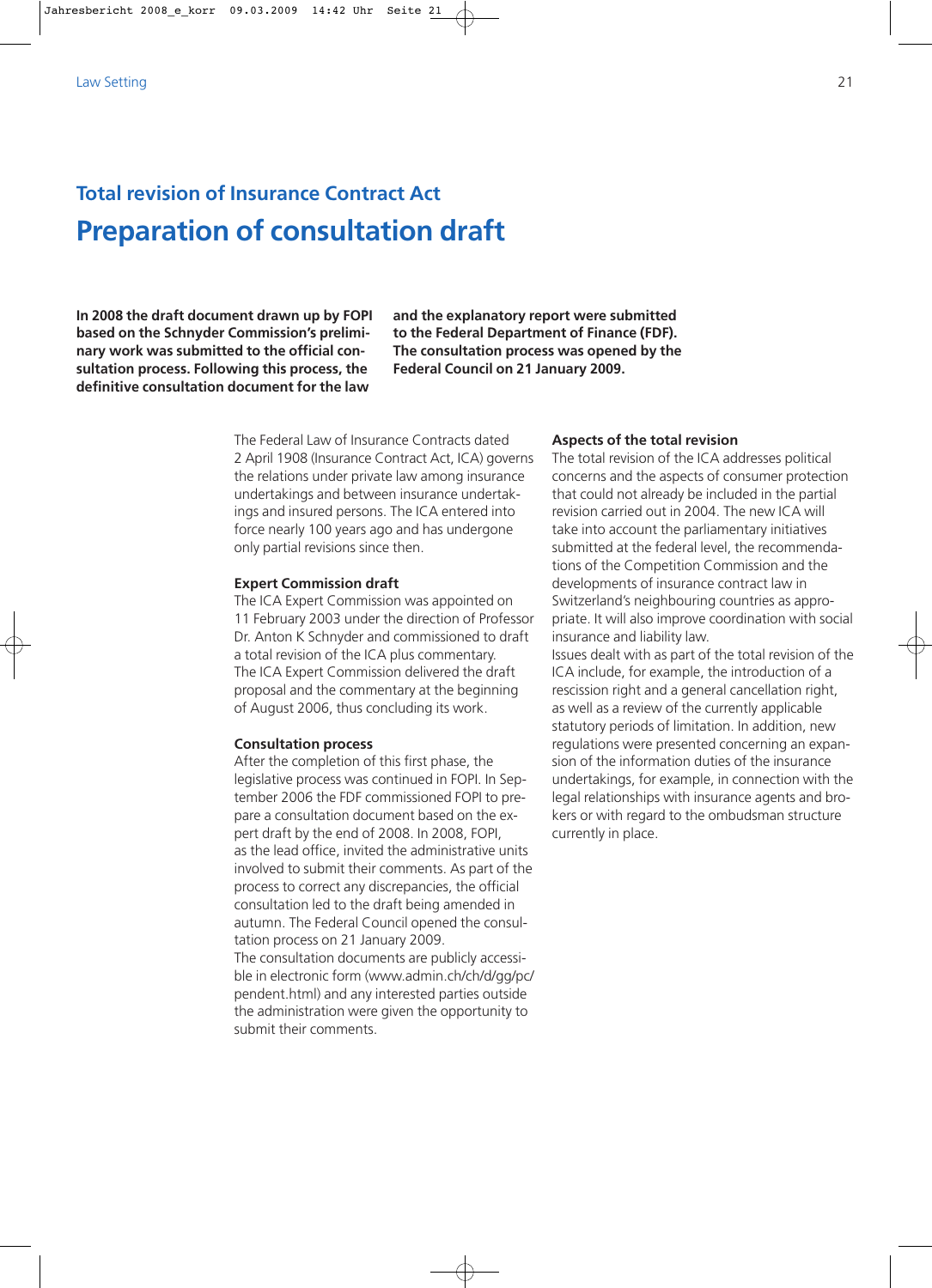# **Practice relating to the new Insurance Supervision Act New and revised directives 2008**

# **The development of the practice relating to the new Insurance Supervision Act continues to advance: based on the legislation in place,**

**the Federal Office of Private Insurance (FOPI) also issued new directives or revised existing directives in the 2008 reporting year.** 

During the reporting year, directives came into force relating to life insurance, technical provisions in the area of life and non-life insurance and the Swiss Solvency Test (SST). Amendments were made to the Directive on Investments in Tied Assets as well as to the Investment Directive and the Framework Directive on the Activities of Independent Auditors in Insurance Companies (Framework Directive on Auditing). Below is a brief description and explanation of the directives.

# **1/2008 Life Insurance Directive, entered into force on 1 November 2008**

The Life Insurance Directive is based on the Art. 120 to 154 SO and covers five areas. The Directive defines the minimum requirements for rate setting in life insurance policies (excluding occupational pension schemes) as well as the bases applicable. Furthermore, the Directive codifies the supervisory requirements for the approval of amounts payable. This involves the calculation of amounts payable when life insurance policies (excluding occupational pension schemes) are converted and surrendered. The Life Insurance Directive ceases to apply if amounts payable are granted by insurance undertakings on an ex gratia basis.

Art. 27 to 41 of the Directive aim to implement the supervisory provisions on surplus participation in life insurance. They apply to classes A1, A2 and A3 in accordance with Appendix 1 of the SO. Pursuant to this Directive, surplus participations are those where the size of the allocation to the insured person can be controlled by the insurance undertaking.

# **2/2008 – Directive on Technical Provisions for Non-life Insurance, entered into force on 15 November 2008**

The Directive aims to regulate the establishment and dissolution of technical provisions based on Art. 16 ISA, Art. 54 para. 4 SO and Art. 60 SO. It applies to claims arising from insurance policies excluding foreign insurance portfolios that must be guaranteed abroad in accordance with Art. 17 ISA.

Sufficient technical provisions comprise the technical provisions necessary to cover expected commitments (Art. 54 para. 1a SO) plus technical equalisation reserves (Art. 54 para. 1b SO), such as unearned premium reserves, reserves for claims, contingency and equalisation reserves, and reserves for contractual surplus participation. It should be noted that there will be a transitional period for the implementation of this Directive, i.e. the insurance undertakings subject to supervision can gradually build up their technical reserves over several years.

# **3/2008 – Directive on Technical Provisions for Life Insurance, entered into force on 28 November 2008**

This Directive regulates the establishment and dissolution of technical provisions in life insurance. It applies to claims arising from life insurance policies excluding foreign insurance portfolios that must be guaranteed abroad in accordance with Art. 17 ISA.

FOPI has defined a number of principles that govern the establishment and dissolution of technical provisions. These relate, for example, to the appropriateness of the methods used and the precautions taken, the monitoring of the appropriateness of and confirmation of sub-portfolios, transparency and controls.

In accordance with the Directive, the first annual audit of these reserves must be carried out by the insurance undertakings for 2009 annual reporting. The transitional provisions require that the regulations concerning technical reserves as stated in the undertaking's business plan are submitted to the supervisory authority by 31 December 2009 for approval.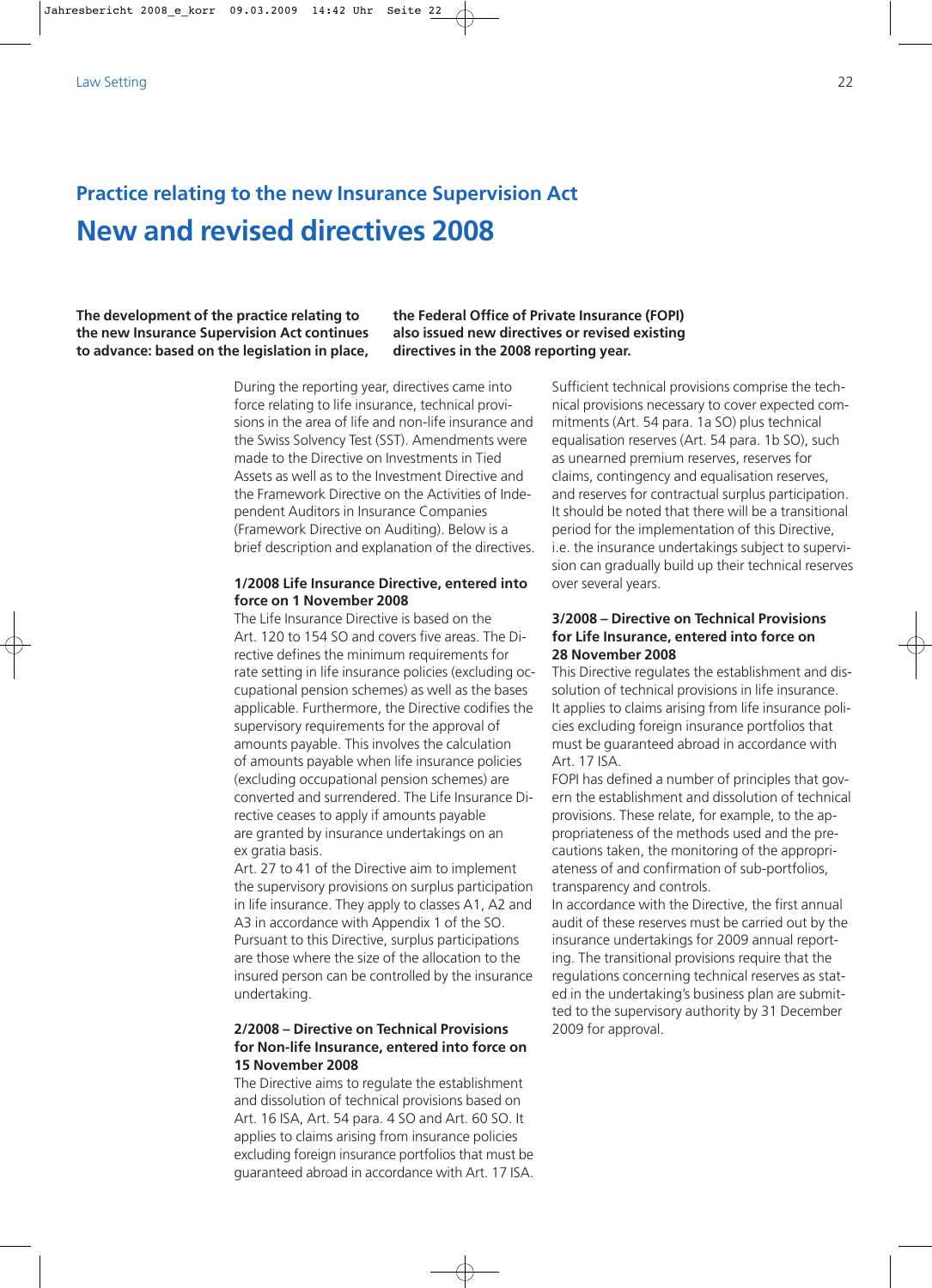## **4/2008 – Directive on the Swiss Solvency Test, entered into force on 28 November 2008**

In accordance with supervisory law, the solvency of insurance undertakings must be measured using – in addition to Solvency I – the SST, taking into consideration the relevant transitional periods. The Directive applies to all insurance undertakings, insurance groups and insurance conglomerates subject to Swiss supervision in accordance with Art. 2 para. 1a ISA in connection with Art. 65/73 ISA, with the exception of branches of foreign insurance undertakings and, in principle, reinsurance captives.

The aim of the Directive is to codify the conditions for carrying out the SST and reporting to the supervisory authority. The SST is carried out from an economic perspective. Accordingly, all the insurance undertaking's assets and liabilities are measured at market value and the impact of associated risks is identified. Internal models can also be used in this process. The individual undertakings are viewed on a granular basis, which separates the individual undertakings or clusters from closely connected undertakings. This perspective is supplemented by a consolidated view of the whole group.

# **9/2006 Directive on Investments in Tied Assets and the Use of Derivative Financial Instruments (Investment Directive) of 12 June 2006, revised on 20 November 2008**

The insurance undertakings subject to supervision by FOPI – with the exception of reinsurers – are legally required to hold certain assets to guarantee claims by insured persons, i.e. they must retain a certain amount of "tied assets". The target amount to be covered by the tied assets is determined by the size of the technical reserves and an appropriate safety margin in accordance with Art. 1 FOPI-SO. Assets totalling this amount are allocated and are entered into the accounts and designated as "tied assets".

The Directive on Investments in Tied Assets and the Use of Derivative Financial Instruments (Investment Directive) entered into force on 1 September 2006. This revision marks the first revision of the Directive. In addition to a restructuring and formal clarification of the Directive, several adjustments were carried out that were necessitated by practice and the developments on the financial markets.

The key material changes include a redefinition of the scope in Section 1, new regulations concerning coverage in Section 2.3, general criteria for the allocation of assets to tied assets in Section 2.4.1 and revised limits in Section 2.5. There are also regulations on the regular and proper nature of the required measures (2.6.4) and on reporting to FOPI (2.9).

The following changes should be noted with respect to assets that may be held as tied assets for the individual investment types: there are new regulations concerning securitised liabilities (Section 3.3.2), real estate can be accounted for at 100% of market value (3.6.3) and collective investment schemes with holdings in higher risk traditional investments or alternative investments are classed as alternative investments (3.8.1). The section on derivative financial instruments contains new regulations on the treatment of credit derivatives (3.9). Furthermore, following the introduction of the new CISA, a number of clarifications with regard to collective investment schemes and single investor funds became necessary. Finally, certain simplifications have been defined for collective investment schemes which invest in core assets and comply with certain conditions.

The appendix has been expanded to include explanations and examples which were previously in the sections on the relevant asset classes.

# **06/2007 Framework Directive on the Activities of Independent Auditors in Insurance Companies (Framework Directive on Auditing) of 21 November 2007, revised on 28 November 2008**

The Framework Directive on Auditing of 21 November 2007 has also been revised. On 21 November 2007 FOPI brought into force the Framework Directive on the Activities of Independent Auditors in Insurance Companies. Owing to amendments made to the Swiss Code of Obligations and conclusions drawn from the assessment of 2007 reporting, a number of changes have been made to the Directive's appendices and enclosures. All of these directives codify Swiss insurance supervision legislation and will also be used over the coming year in the implementation of the practice drawn up by FOPI.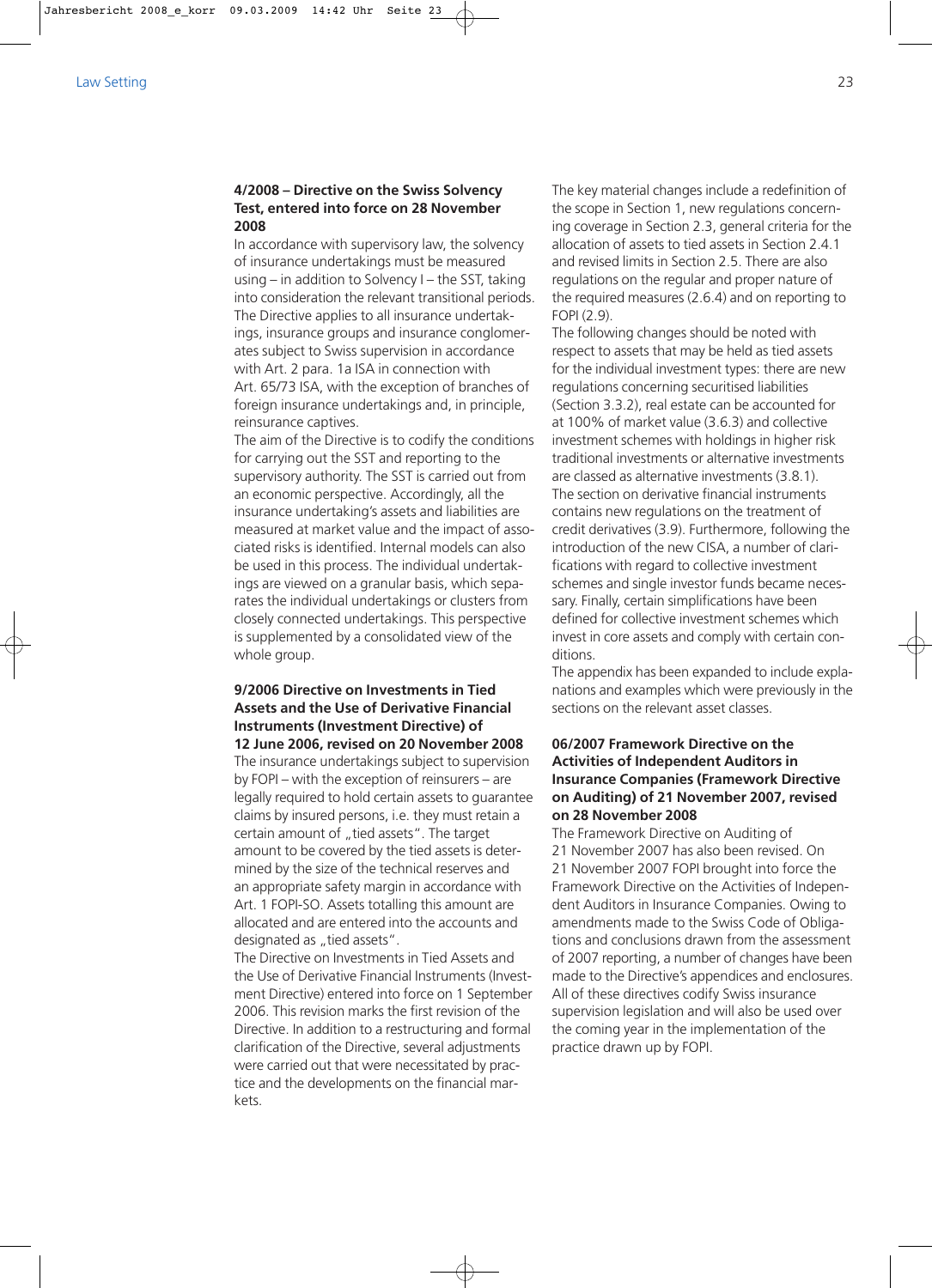# **From the Supervisory Areas**

- 
- -
	-
- -
	-
- 
- 
- -

24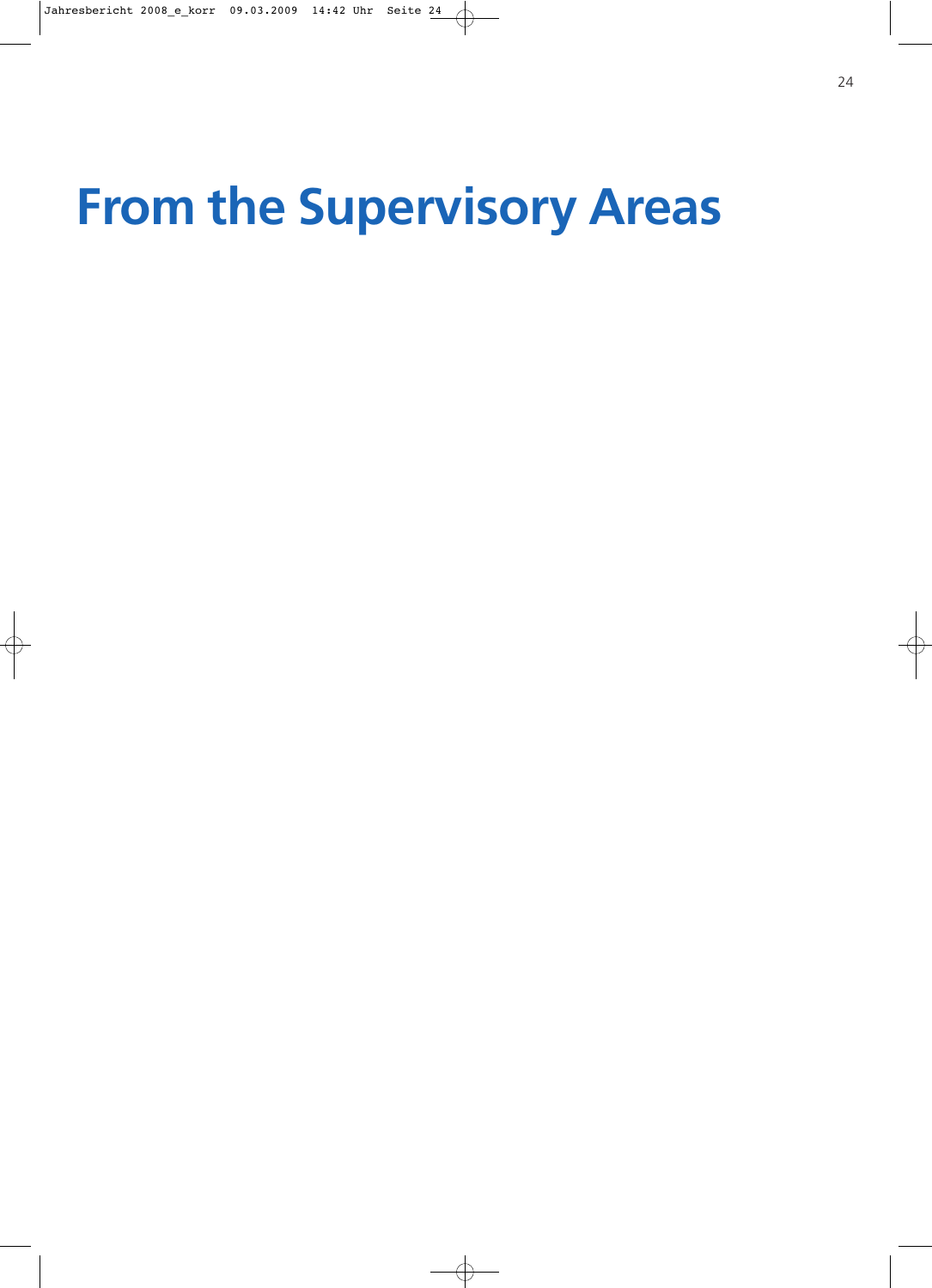# **Supervision of groups and conglomerates Experiences with integrated supervision in an international context**

**In the reporting year, groups and conglomerates subject to supervision had to submit full Solvency I reporting and a risk-based Swiss Solvency Test report for the first time. In addition, a number of surveys were carried out on corporate governance, risk management and internal control systems.** 

**International cooperation between supervisory authorities was also intensified. The experiences from the financial market crisis have clearly demonstrated that group-wide integrated supervisory activities result in an improved flow of information and a more specific and relevant form of supervision.**

The Insurance Supervision Act states that, in addition to individual supervision, a group and conglomerate-wide supervisory process must be carried out. In 2006 FOPI developed a number of directives to implement these requirements in practice. These entered into force on 31 December 2006. The following year, 2007, was a transitional period, during which the groups and conglomerates were able to make the changes necessary to comply with the reporting requirements. In 2008, the groups and conglomerates subject to supervision had to submit a complete set of reports for the first time. These covered the following areas:

- Organisation of the group
- Structure of the group
- $\bullet$  Internal transactions
- $\bullet$  Solvency I and risk-based solvency calculations at group-level
- Group annual report
- Risk management and group-wide risk report
- Risk situation and concentration report.

Furthermore, in 2007 a comprehensive independent auditor's report on the annual financial statements, supervisory matters and risk reporting was required for the first time.

### **Qualitative group supervision**

In 2008, corporate governance, risk management and internal control systems of groups and conglomerates was surveyed using the Swiss Quality Assessment. The corporate governance, risk management and internal control system documentation and the groups' and conglomerates' quality self-assessments form a key part of the supervisory review of the quality of the reporting. The results of the reports submitted on both an annual and semi-annual basis and the assessments of the risk and audit reports were combined with to form an all-round picture of the groups and

conglomerates under supervision. In 2008, Bâloise, Helvetia, Mobiliar, Nationale Suisse, Paris Re, Swiss Life, Swiss Re, Vaudoise and Zurich Financial Services were subject to group/conglomerate supervision.

On the basis of initial experiences, these supervisory tools will be developed further with a view to an integrated supervisory process. Of particular note are simplifications in the reporting process thanks to electronic tools and the focus on statutory supervisory matters related to group structure and group-internal transactions. Increased emphasis will also be given to group liquidity. FOPI plays a key role in shaping and supporting international efforts to achieve an integral and coordinated group supervision that takes account of the global network of the institutions under supervision.

# **The concept of international supervisory cooperation**

In terms of international supervision for insurance groups and conglomerates, four different approaches have become apparent. The first focuses on insurance supervision for individual companies. The group relationships are taken into account as much as possible by the body responsible for supervising the individual company, but no contact is sought with insurance supervisory bodies in other countries.

The second approach centres on supervision for specific individual group companies, but also involves making unilateral contact with other insurance supervisory authorities to exchange information. This exchange of information takes place largely on the basis of bilateral or multilateral memoranda of understanding.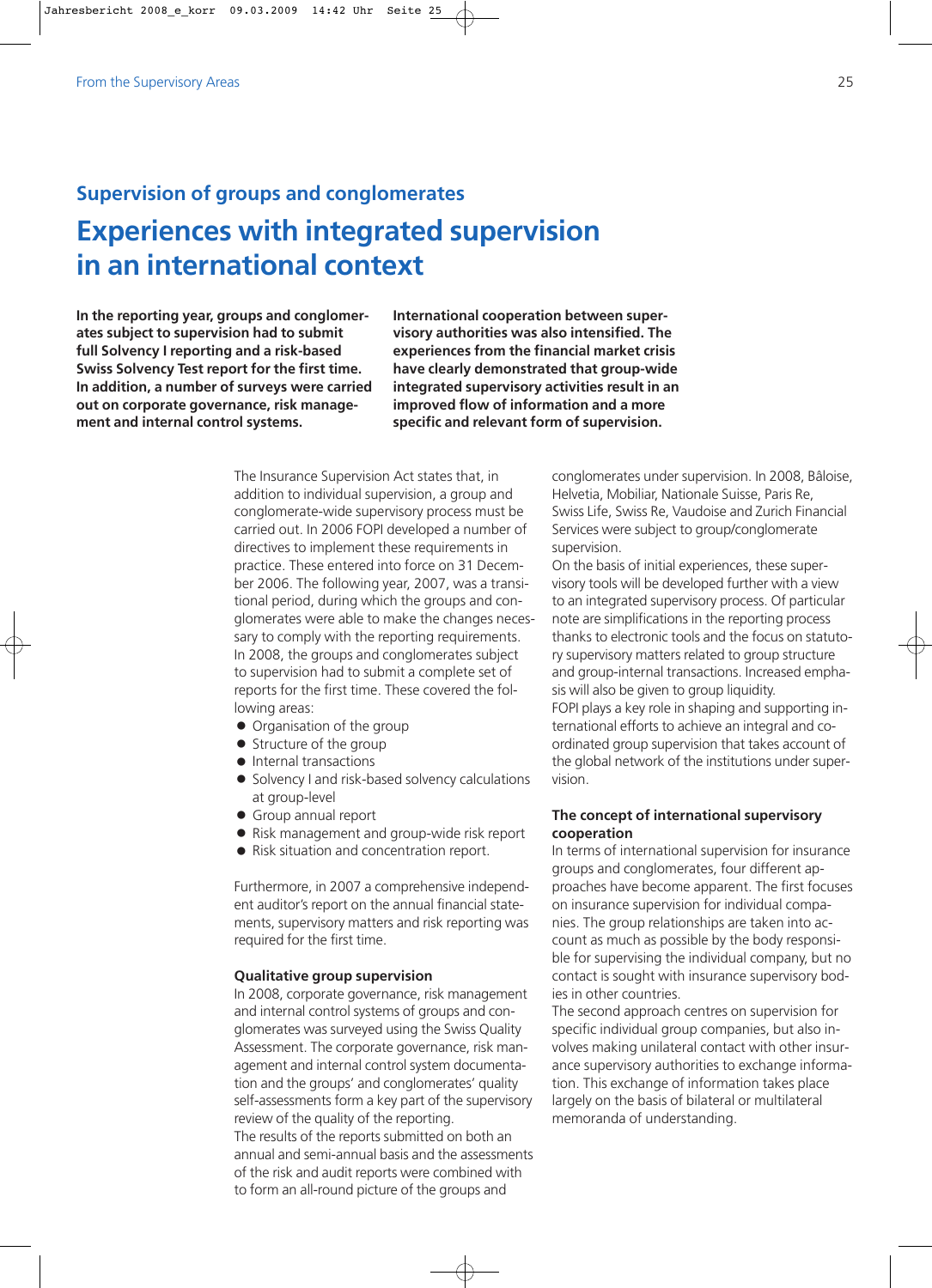FOPI currently follows a third approach: insurance groups or conglomerates are viewed as a whole. Management are subject to the supervisory authority under whose jurisdiction the group is managed. The European Union's supervisory authority also uses a similar approach under which a number of Coordination Committee meetings are held. As is the case with the national European supervisory authorities, there is a coordinated exchange of information for an entire insurance group, as is permitted under the new Insurance Supervision Act. Memoranda of understanding are in place with all insurance supervisory authorities in EEA countries, and these regulate the exchange of information. In the reporting period, it was also possible to conclude a memorandum with an insurance supervisory body in a non-European country for the first time. Further such memoranda of understanding are set to follow. The fourth approach entails drawing up binding definitions of the roles of the various supervisory authorities involved with the group and mutually acknowledging the measures taken by each one. This approach has so far not been implemented in practice; the European Union's "Draft Solvency II" Directive contains details of steps being taken in this direction.

## **FOPI implementation of group supervision: Supervisory Colleges as a new feature**

In what is a new development for FOPI, two worldwide Supervisory Colleges have been set up for the major insurance groups Swiss Re and Zurich Financial Services. These were very well received, with supervisory authorities from Europe, Asia, Australia as well as North and Central America taking part. The goal of these first worldwide Supervisory Colleges was to expand the knowledge of all those present about the groups concerned from strategic, organisational and financial perspectives. Members of the executive boards also represented the groups at both Supervisory Colleges.

The supervisory authorities that took part sought to clarify the outline conditions for further communication. The aim is to hold worldwide Supervisory Colleges for both groups at least once a year, with certain issues being examined in greater detail over time.

In 2008 FOPI also held European Coordination Committee meetings for three international insurance groups/conglomerates.

In connection with ongoing group supervisory activities, there is also a bilateral exchange of information aimed at safeguarding appropriate executive management, safeguarding the groups' financial security and their security in terms of prudent policies, in addition to addressing issues relating to any potential crisis. This more intensive contact, in particular with the European supervisory authorities, has proved successful. It has been possible to accelerate and consolidate the flows of information, while the groups under supervision have been able to focus their resources.

# **Cooperation with international organisations**

FOPI is actively working with global organisations such as the IAIS to shape group supervisory processes and set up worldwide Supervisory Colleges for a structured exchange of information. Also in connection with developing Solvency II, the European project to establish a risk-based capital adequacy approach linked closely to the SST, FOPI is often able to draw on its past experiences.

# **Conclusion**

Switzerland is well positioned to develop further and to implement efficient supervision for its internationally active groups and conglomerates. The material requirements and the structures in place for exchanging information are well suited to the role of the leading supervisory authority for groups managed out of Switzerland. This represents an important step towards countering the risks arising from the current financial market crisis.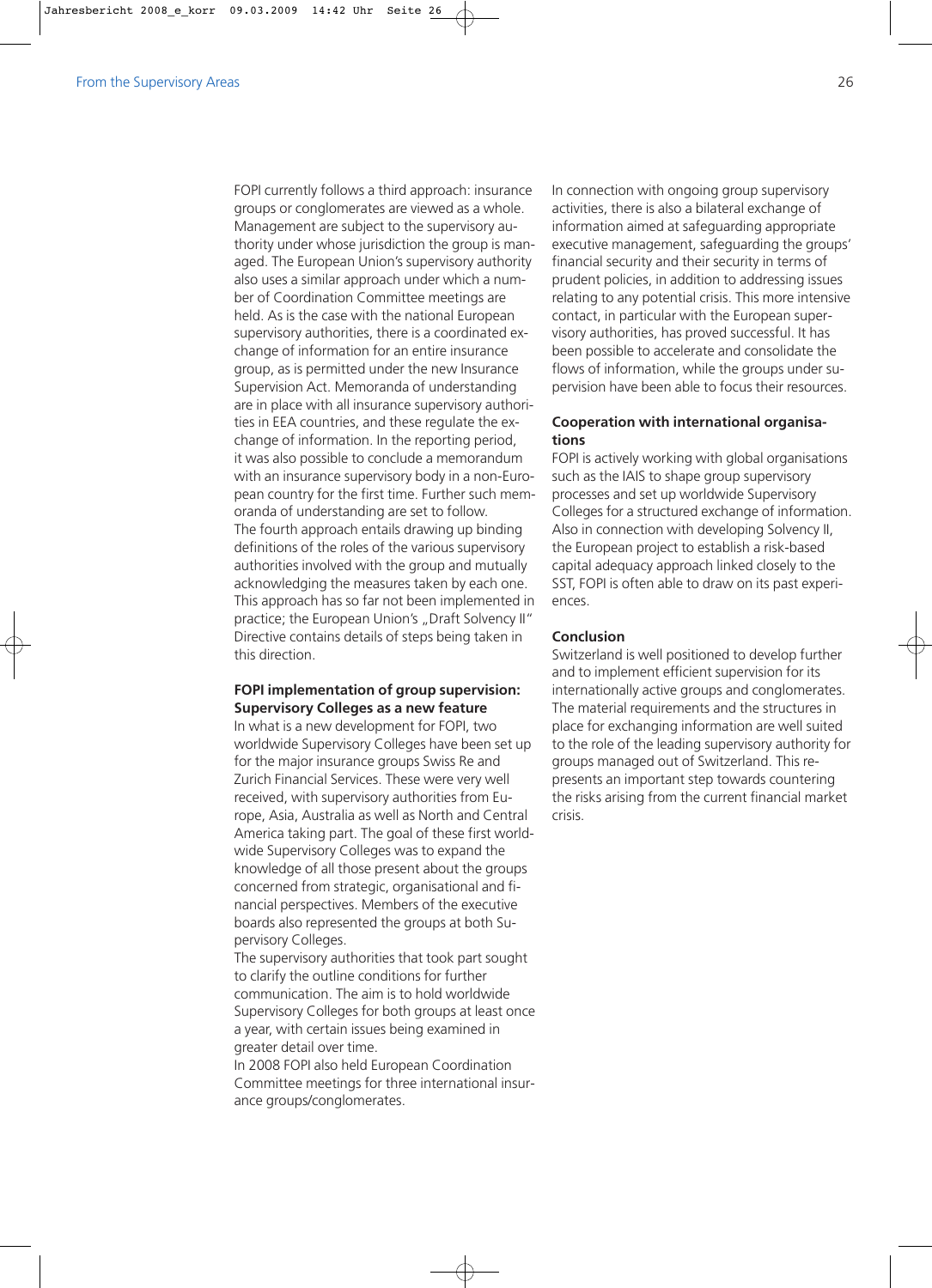# **Life Product innovation and supervision**

**The goal of the supervisory authority is to create an climate that fulfils client needs and favours free market forces. By intervening in the markets, supervisory authorities find themselves in a very difficult situation; they must try to avoid stifling innovation, while simultaneously safeguarding the interests of insured persons. It is beyond dispute that the** **insurance market depends on innovation. Innovation that not only derives from past knowledge and experiences, but that is also based on the changes demanded by clients and which have been tested by the market. Only providers managed in a competent, solid and goal-oriented manner can meet this challenge.**

### **Historical Background**

The revised Federal Constitution of 1874 gave the Federal Government supervisory and legislative powers over the way in which private insurance companies were run. As a result, it took eleven years until the supervisory law was presented to the Federal Assembly and the Federal Insurance Office could begin its work in 1886. Until then, supervisory activities were regulated on a cantonal basis. Private insurance companies were against the formation of a central federal supervisory body, in particular opposing the authority of the Federal Insurance Office to issue guidelines on how businesses were run.

Nevertheless, the order was given for supervisory bodies to monitor businesses' operations and issue detailed guidelines for insurance contracts. These guidelines were to be issued because the insurance industry was said to be based on principles that were not understood by everybody in the first place. The actual role of the supervisory authority was thus to provide technical assistance to the layman, whose otherwise healthy judgment could be relied upon in important matters. This order gave rise to the preventative prior approval process for tariffs and conditions of insurance, which sought to prevent the system being abused by life insurers. The aim was to ensure that these companies adhered to the requirements and principles regarding rates and the pre-formulated conditions of insurance. Following the global economic crisis in 1929, a system was introduced in 1930 to cover insurance obligations with investments subject to appropriate, strict investment regulations. This so called security fund, named as "tied assets" since 2006, is still in place to protect insured persons in case of insolvency.

A key element in protecting insured persons is also the review of the suitability of surrender values that the insurer has to grant if the life insurance policy is redeemed prematurely (Art. 91 para. 3 Insurance Contract Act).

### **Classical life insurance**

For a long time now, life insurers have offered what is now classed as classical life insurance. The cash flows related to these life insurance products are determined at the outset. Insurers and insured persons agree to adhere to their respective contractual obligations over a long period of time: the insured person pays a premium within a specified period, while the insurer pays out the amount agreed in the policy on the occurrence of the insured event (maturity of policy, death, invalidity or employment incapacity).

If the insured person wishes to terminate the policy prematurely, he or she is entitled to the surrender value that is defined in the policy and has been approved by the supervisory authority. All savings capital is invested securely by the insurer. The insurer guarantees the insured person a minimum rate of interest. If the insurer generates a surplus from its insurance activities, a share of this must be allocated to the insured persons in line with the contractual agreement.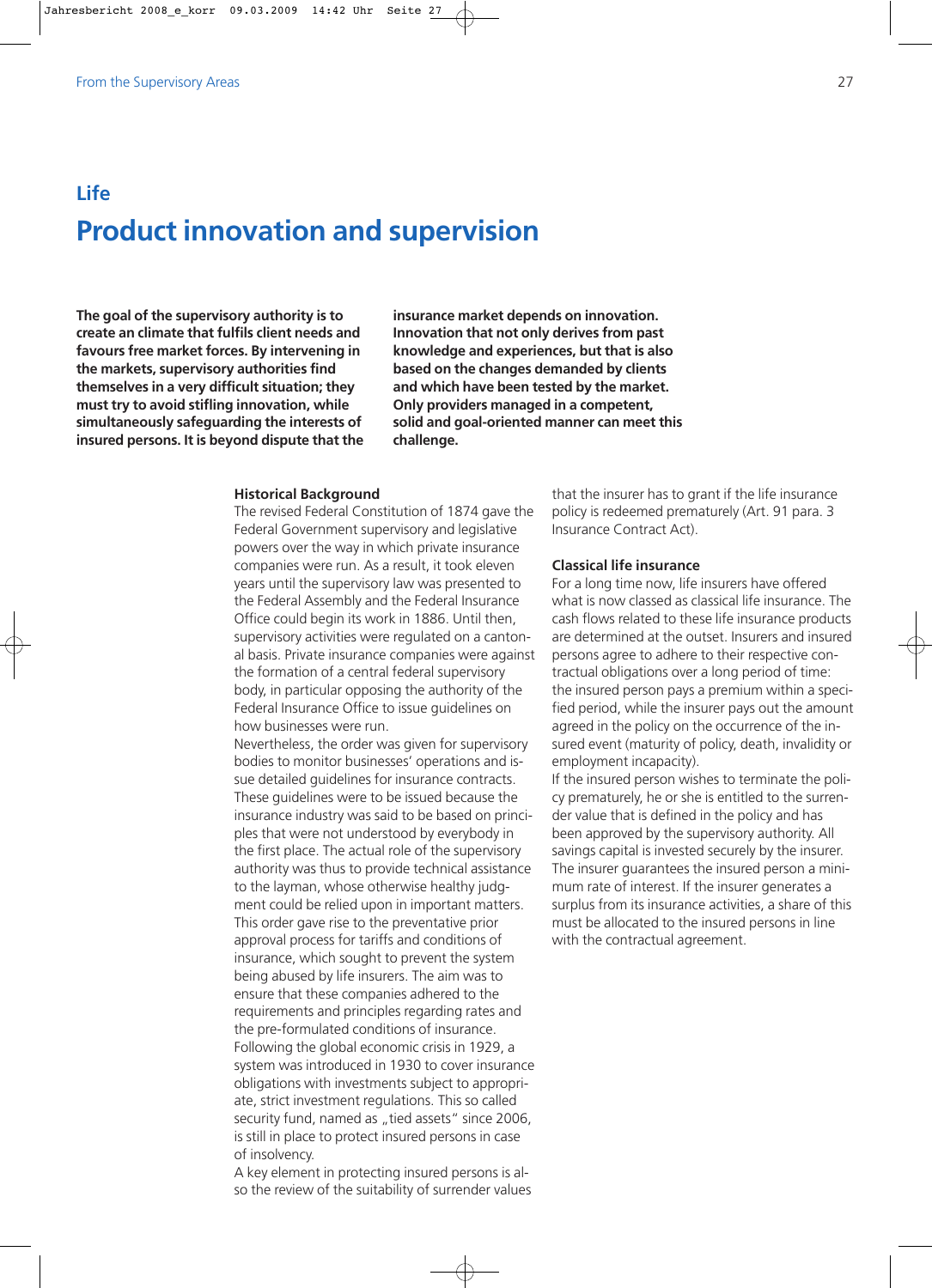# **Innovation as a consequence of capital market liberalisation**

The increasing importance of the stock markets and the introduction of new financial instruments at the end of the 1980s resulted in a sea change as supervisory activities become more liberal. This led to a relaxation of investment regulations for tied assets. As was later demonstrated, the associated introduction of Solvency I was not enough to counteract the increased market and credit risks brought about by this relaxation of investment regulations.

This left the way open for an increase in life insurance policies tied to units in collective investment schemes. With these new types of products, insurers allow insured persons to have a say in how their savings are invested; however, they also take on the investment risk. From then on, life insurers only took on the biometric risks of death and employment incapacity. These new products allowed clients to tailor their private pensions in line with their own risk capacity. These innovations were made possible by a quantum leap in IT capabilities, such as data warehousing, client server technology and Internet portals.

A significant disadvantage for insured persons is peculiar to unit-linked life insurance: policies stipulate that insurance benefits are paid out in cash. If a policy matures in a bear market, the client will lose a lot of the money he or she has invested without having the chance to ride out the book losses incurred, as would be possible with direct fund investments. Much to their dismay, many insurance clients have had to face this unpleasant situation, primarily during the crisis in the new economies in 2001/2002 and the present financial market crisis.

# **The renaissance of capital protection and guaranteed interest rates**

Following the crisis in the new economies in 2001/2002, life insurers had to dramatically reduce the surplus participation for classical life insurance products, while the value of clients' fund assets in unit-linked life insurance policies declined significantly. Both life insurers and their clients had built up too large an exposure to risky investments, such as equities and foreign currency bonds, in the hope that they would generate high returns.

In response to the crisis, both the supervisory law and investment regulations were revised. However, the previous inflexible limit system was not tightened; instead, the internal processes in place to manage, control and monitor investments were made subject to far stricter requirements. However, the regulatory steps brought about by the crisis could not be applied to unit-linked life insurance policies as these involved insured persons taking on the investment risk themselves. This resulted in more clients who were seeking secure investments once again demanding capital guarantees for life insurance products. Life insurers met this demand by reintroducing guaranteed interest rates and capital protection guarantees in the event of survival. However, client options for the selection of how to invest had a significant impact on the insurer's ability to offer guaranteed interest rates and capital protection guarantees. While under classical life insurance policies insurers can match the investment with the cash flow requirements triggered by future liabilities (assetliability matching), the option for clients to choose how their money is invested under a unit-linked life insurance policy can have a considerable effect on insurers' cash flow planning. Life insurers countered this risk by introducing "safe haven clauses" into their terms and conditions of insurance. If the value of a collective investment seems likely to fall, these clauses allow life insurers to transfer into a bond fund with fixed income securities from first-class debtors. Unit-linked life insurance policies with capital protection and guaranteed minimum interest rates nevertheless have two major disadvantages for insured persons. These are related to the technical construction of the policy.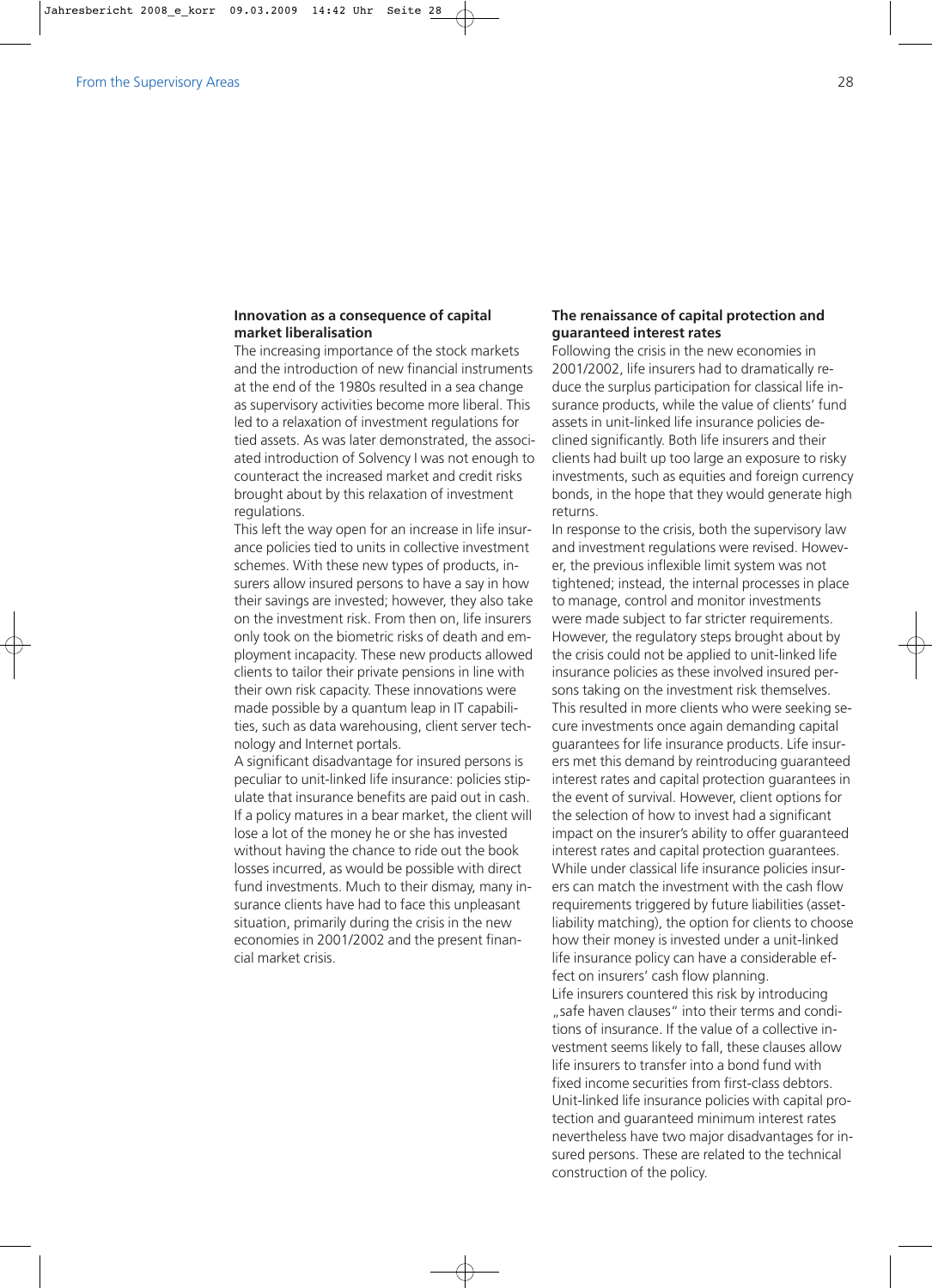- 1. The way in which the policy is financed involves immediately investing the premiums in units while covering the costs relating to the risk of death or employment incapacity and the administration costs by selling units on a monthly basis. If the fund now posts a negative performance and the value of the units falls, the sum at risk in the event of death rises, in turn increasing the premium that must be paid. This mechanism leads to value declining much more quickly in bear markets.
- 2. Capital protection and guaranteed interest rates only take effect after the policy has matured. If a client wishes to withdraw his or her money prematurely, the guarantees do not apply. The client receives only the market value of the fund units invested in cash, after deduction of any costs for surrendering the policy.

#### **Increased client options**

Life insurers try to compensate their clients for these substantial disadvantages by offering a wide variety of additional product innovations. One option is to structure death benefits more flexibly to better meet client needs, which involves a more complex rate structure. In addition, the life insurer can also include a surrender guarantee in the unit-linked life insurance product. This addresses three different risks: the mortality risk in the event of death before the policy matures, capital protection and guaranteed interest rates upon maturity and early surrender. The surrender risk is particularly dangerous in the event of interest rates rising suddenly. The client is able to surrender the life insurance policy and reinvest the money at a higher interest rate. Because the fixed income securities held by the life insurer in its portfolio will fall significantly in value as a result of the interest rate rise, the life insurer will incur a loss as soon as it has to finance this surrender value by selling these securities. These changes therefore increase the risk for the insurer. As the current financial crisis has shown, having large equity reserves is not always enough. Being able to recognise and assess the frequency and size of the risks and then incorporate these into the structure of the policy is key to the survival of life insurers. For supervisory bodies, it is therefore of fundamental importance to know who is offering these types of products on the

market, the characteristics of them and how financially solid the offerer is.

## **Example: life annuity**

To illustrate the differences arising from the points described above between a classical and a new insurance product, let us take a life annuity beginning immediately as an example. The life insurer guarantees the client an annuity until death. This means that annuity insurances are long-term commitments with durations of far more than 20 years. In order to meet these commitments, the insurer needs a sufficiently large community of insured persons to be able to reliably estimate the uncertainty of death occurring. In addition, mortality for ages above 60 plays a dominant role. The life insurer must therefore estimate the mortality of the annuitants in their group of insured persons as a function of their age. With classical annuities, the life insurer invests the single premiums it receives using its own investment programme. It structures its investment portfolio in line with future cash flows and guarantees a minimum amount of interest. It invests these very prudently so that it can absorb any future interest rate movements. If it generates more than the guaranteed interest, it can give the annuitants a share of the surplus in a number of different ways. It can distribute the surplus amount in full together with the annuity for the current insurance year as a surplus annuity or it can invest the surplus amount so that all annuities are proportionally higher over the rest of their duration.

According to the companies that offer them, the success of these new annuity products, which are sold in the US as "variable annuities", is a result of their optimal combination of capital market and longevity risks. In actual fact, however, these risks are not combined; instead, the life insurer tries to simultaneously meet both the security and return-related needs of its clients. The life insurer guarantees insured persons a lifelong minimum annuity. This guarantee can be considered a classical part of one these products. However, the single premium is invested in units of a collective investment, with clients given a right to have a say how their money is invested. The annuities paid out are in line with the performance of the fund, but thanks to the minimum guarantee,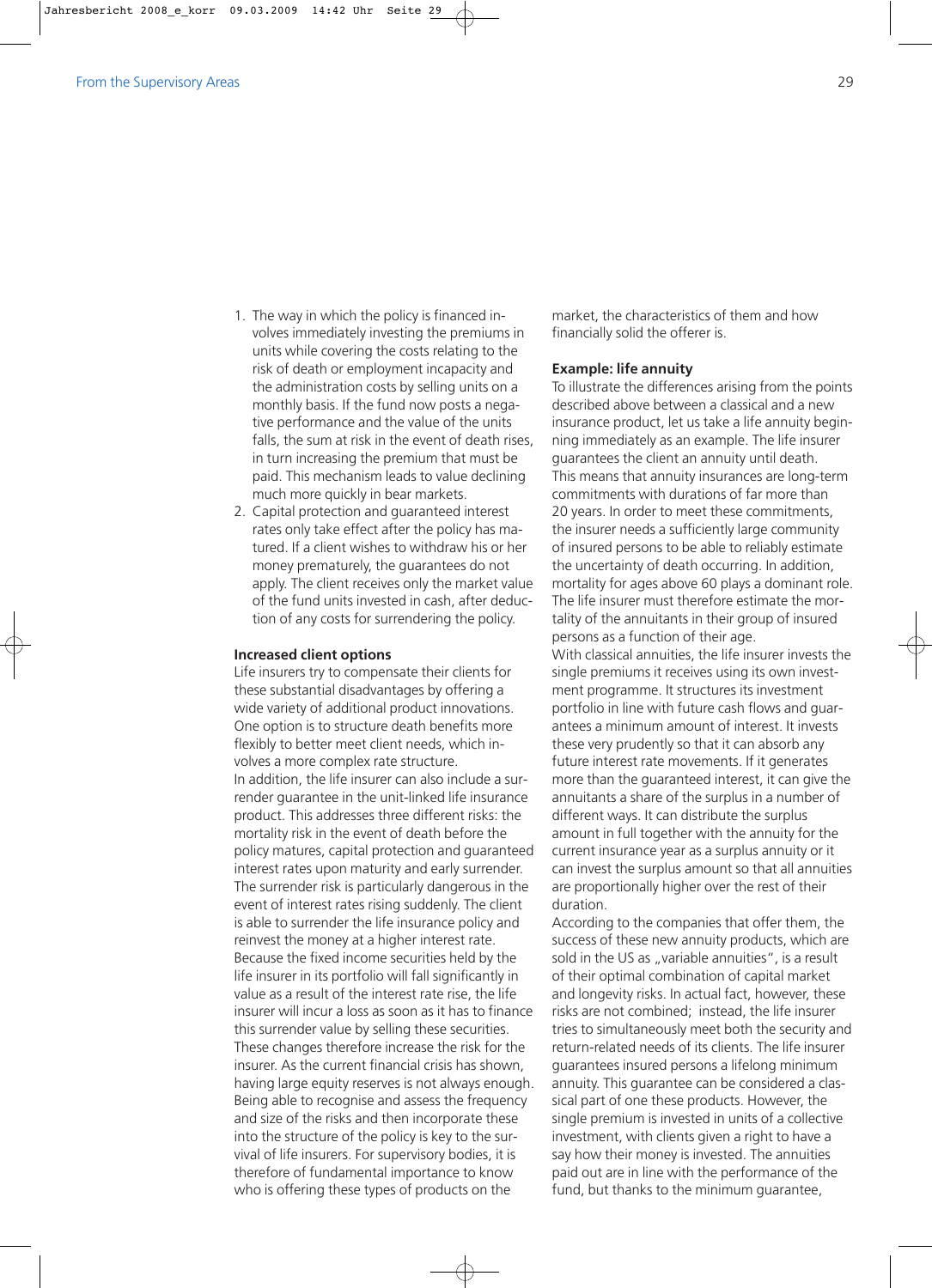they can only be adjusted upwards. If the market value of the fund units falls, annuity holders receive at least the contractually agreed guaranteed annuity. Such products include a high "anti-selection" risk: When investments are performing badly, annuity holders can adjust their investment mix to involve as many risks as possible because the market risk is borne by the life insurer. The life insurer must take this factor into account. Furthermore, the life insurer must also bear the classical longevity risk. The supervisory authority is keeping a close eye on this development and engaging in an ongoing risk dialogue with life insurers.

### **Bank-like products**

Innovation in the area of unit-tied life insurance without capital protection has gone in a completely different direction. In recent years, the wealthy client segment has grown rapidly in Switzerland and neighbouring countries. These clients need to have insurance policies in place for all their nominal assets (bonds, equities, fund units). This need, which was met abroad following the introduction of the Third EU Insurance Directive, has been taken into account by Swiss life insurers since the 2006 revision of supervisory law in two ways: life insurance linked to internal investment portfolios or other benchmarks (new insurance directives A2.4 – A2.6) and capitalisation transactions (new insurance directive A6). Although capitalisation transactions are classified as life insurance, they do not contain any biometric risk. This means that in the event of death, only the accumulated actual life provision must be paid out. With these new types of life insurance, the life insurer does not bear any market or interest-rate risk. It is much more a case of monitoring other threats: the bank-like structure of these life insurance products can exacerbate the liquidity risk in times of crisis. It should also be noted that these do not give rise to any compliance risks provided clients do not intend to use these products for illegal purposes. The supervisory authority must also pay due attention to any such occurrences.

## **Conclusion**

For a long time, the life insurance market worked on the basis of classical life insurance. The liberalisation of investment guidelines in 1994 encouraged insurers to come up with new innovative solutions. As a consequence, however, countermeasures had to be taken to steer life insurers back towards providing risk-conscious investment strategies and product structures. The supervisory authority has the challenging task of balancing the liberalisation of the market with regulatory provisions. On the one hand, they must try to ensure that insured persons do not incur losses as a result of insolvencies, while on the other they must monitor the insurance market to ensure it is not contaminated by any damaging products. In contrast, they must also limit their regulatory activities so as not to overly stifle innovation and functional effectiveness in the insurance market.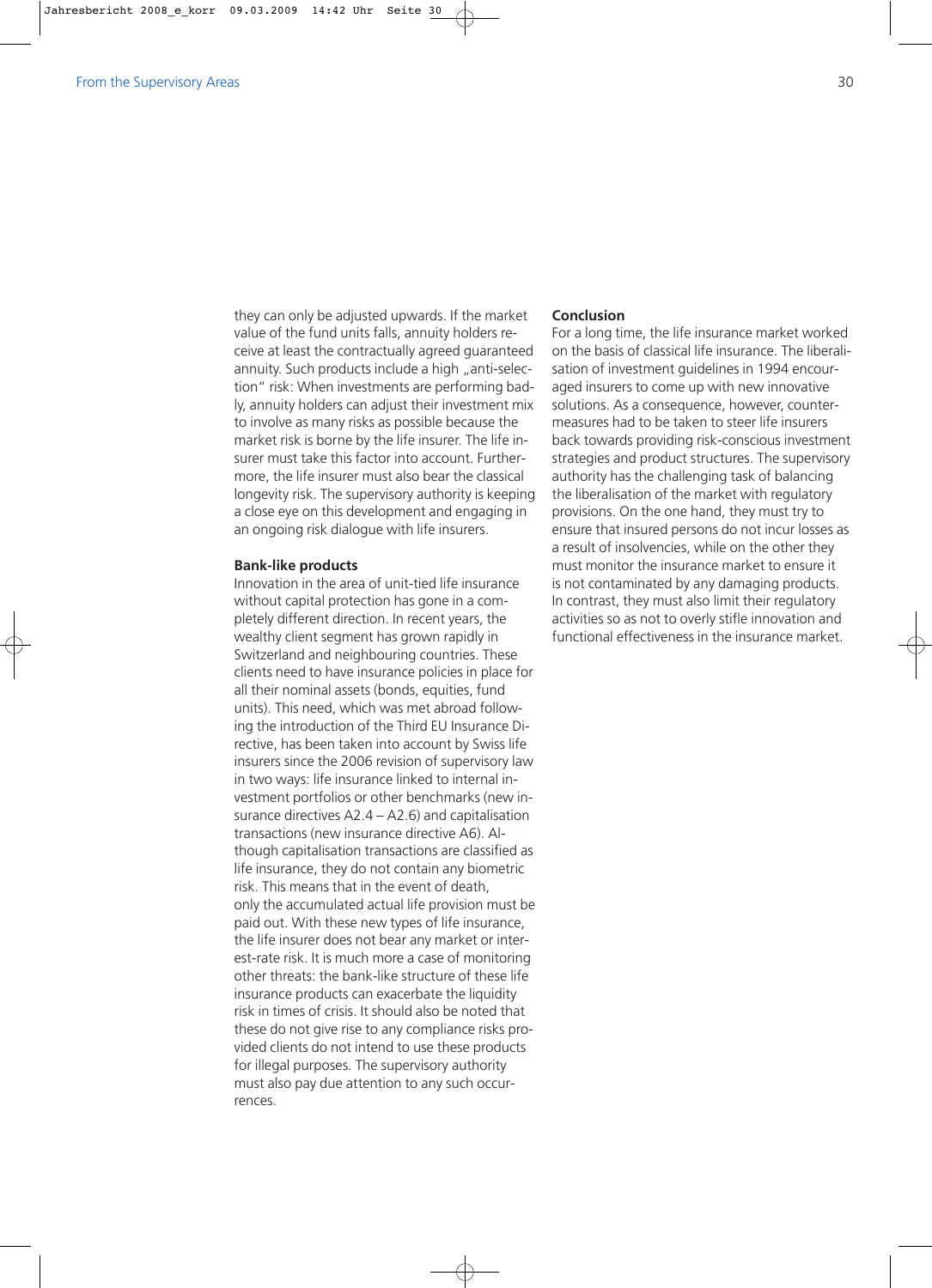# **Non-life Supervision of Swiss branches of foreign direct insurers**

**The division for non-life insurance approved four new licence applications to set up new Swiss branches of foreign direct insurers during the reporting period. Under supervisory**

**law, there are a number of special regulations for such branches, some of which relate to Solvency I or appointing authorised representatives.**

As at 31 December 2008, 219 private insurance undertakings and 44 health insurers offering private supplementary insurance products were subject to supervision by FOPI. Of these companies, 46 are Swiss branches of foreign direct non-life insurers. Their share of Swiss direct non-life insurance business, measured by gross premiums booked, amounted to just over 7% as at year-end 2007. During the reporting period, FOPI vetted and approved four licence applications (previous year: two) to set up new Swiss branches. These types of organisation are subject to a range of provisions under supervisory law.

### **Legal form**

There are a number of provisions regarding legal form that apply to companies wishing to carry out insurance activities in Switzerland. These vary depending on the geographical location of the company's registered office and the organisational unit chosen in Switzerland:

- $\bullet$  An insurance undertaking domiciled in Switzerland must take the legal form of a joint stock corporation or cooperative society.
- $\bullet$  Thanks to the freedom of establishment, a foreign insurance company domiciled in the European Union (EU) can set up a branch in Switzerland provided it is authorised to carry out insurance activities under the national law of its country of domicile. This freedom of establishment and the related conditions are set out in the agreement between Switzerland and the European Economic Community (EEC) on direct insurance other than life insurance (SR 0.961.1). Since the signing of this agreement, a new legal form, the Societas Europaea (SE), has been created and has been chosen by insurance companies domiciled in the EU. This legal form is not included on the list of approved legal forms in the agreement. However, FOPI, and therefore also FINMA, recognises the SE legal form for foreign insurance undertakings from the EU provided the supervisory authority in the country of domicile confirms that the SE is equivalent to one of the legal forms listed in the agreement.
- $\bullet$  In line with the principle of non-discrimination, when approving the setting up of branches of insurance undertakings not domiciled in the EU, FOPI must not treat these companies differently from insurance companies within the EU. Nevertheless, the supervisory provisions must be met.
- $\bullet$  In addition, there is an agreement in place between the Principality of Liechtenstein and Switzerland of 19 December 1996 (SR 0.961.514) on direct insurance and insurance intermediation that allows for the freedom of establishment and to provide services related to direct insurance activities in the territory of the other contractual party. An insurance company can therefore sell insurance products from Liechtenstein with or without a physical branch in Switzerland (and vice versa).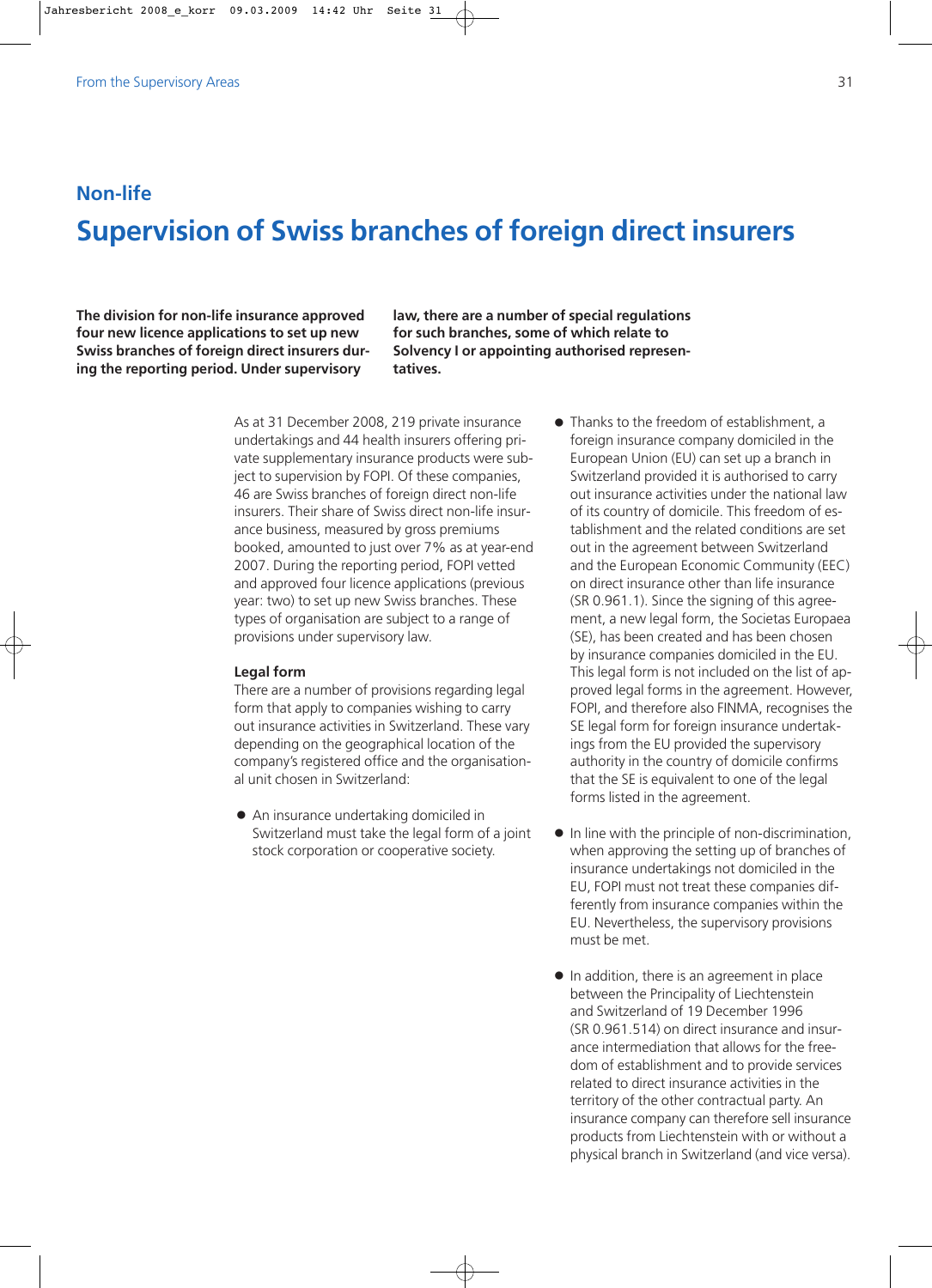## **Business plan**

The Swiss Insurance Supervision Act (ISA, SR 961.01) and its Supervision Ordinance (SO, SR 961.011) and the issue-specific directives/ circulars describe which prerequisites and conditions must be met for approval to be granted to a Swiss branch to carry out insurance activities. A business plan must be submitted with the approval application in accordance with Art. 4 ISA.

# **Authorised representatives of Swiss branches**

An authorised representative must be appointed to the management of a Swiss branch. This person will have the right to represent the branch in business matters and must have a good reputation, an unblemished business record and be resident in Switzerland. The authorised representative represents the foreign insurance company in almost all affairs that concern the implementation of insurance supervisory law. He or she must therefore have the requisite knowledge to manage the branch and be an expert in the field of insurance.

## **Solvency I**

When setting up a branch, the head office abroad must have the minimum level of capital required. The insurance undertaking must have sufficient free and unencumbered equity capital. If the company is from the EU, this can be proven by means of a solvency report that also covers Swiss business. For a branch whose head office is outside the EU, a guarantee amount equal to the minimum amount or 10% of the solvency margin must be deposited with the Swiss National Bank.

### **Technical provisions and tied assets**

As with insurance undertakings domiciled in Switzerland, branches of foreign direct insurers must also hold sufficient technical provisions to cover their entire business activities. The requirements regarding the type and size of these provisions as well as the principles governing how they are calculated are described in Circular 11/2008 of 20 November 2008 concerning the Directive on Technical Provisions in Non-life Insurance. The target amount to be covered by tied assets usually comprises the technical provisions for direct Swiss business described in Art. 68 and 69 ISA plus a safety margin for non-life insurance of 4%. This target amount must be covered by assets at all times to ensure that claims by insured persons can be settled. In this respect, the insurance company will allocate certain assets to tied assets. If any related securities are kept in the custody of a third party at a bank, the custodian bank must sign a sample agreement. This agreement prohibits the bank from using the securities that are held as tied assets. This means the custodian has no lien, right of retention, right of off-set or any other rights. The tied assets may not be used to satisfy any third-party claims requested, for example, by the head office abroad, if as a result claims by insured persons cannot be satisfied in full (Art. 57 ISA).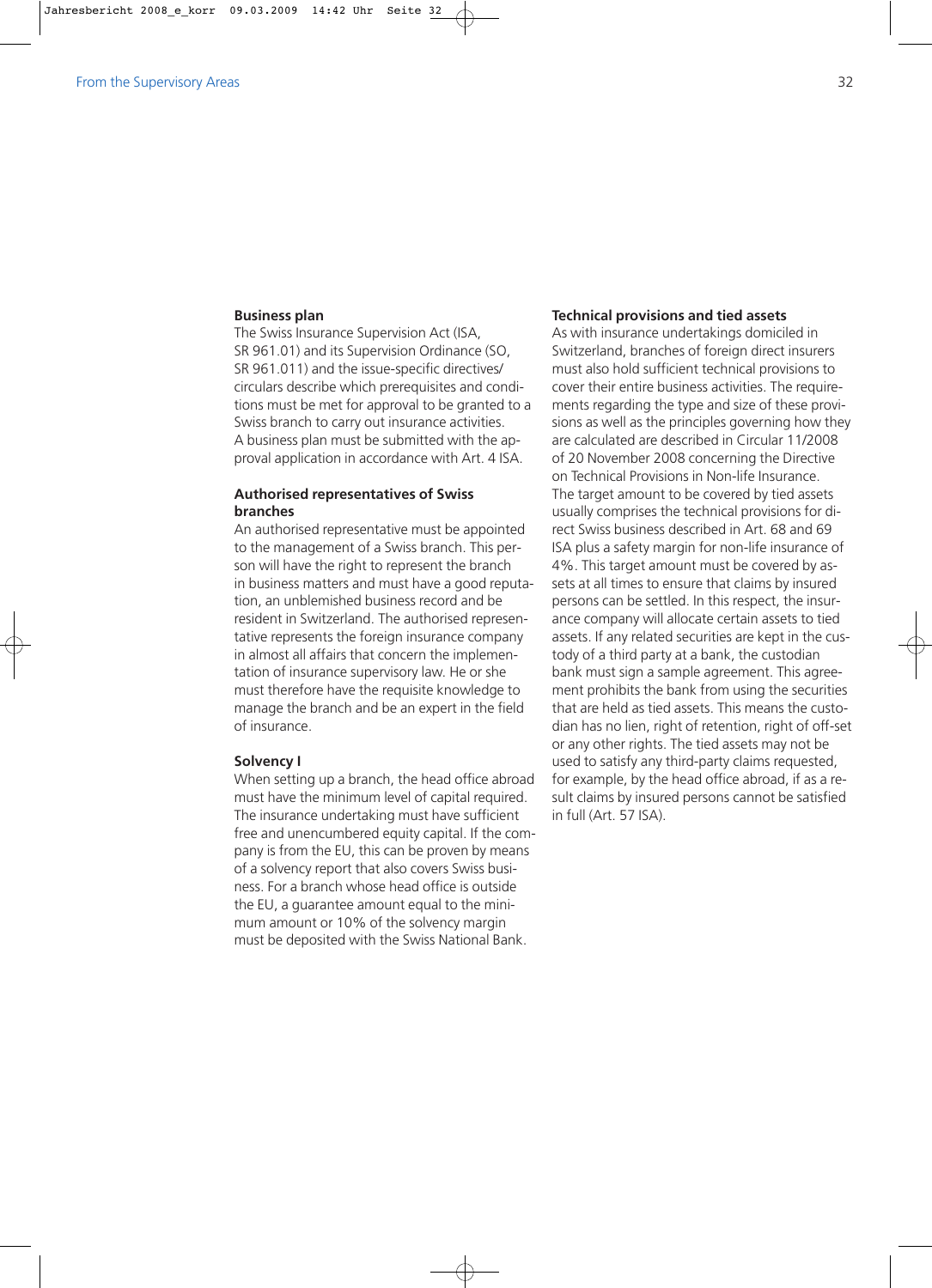### **Further supervisory regulations**

Branches of foreign direct insurers are also subject to the regulations listed below that also apply to insurance undertakings domiciled in Switzerland:

- $\bullet$  An actuary must be appointed, who is then responsible for monitoring insurance risk, developments in tied assets and, where necessary, the initiation of any relevant measures. The actuary regularly draws up a report for the authorised representatives.
- So that FINMA have the information necessary to fulfil its supervisory role, each year Swiss branches must submit an annual report and a supervisory report covering their business in Switzerland over the previous year by 30 April of the following year.
- Furthermore, within three months of the close of the financial year, these branches must produce reporting detailing the target amount for each set of tied assets together with a list of coverage values.
- If a Swiss branch fails to comply with the legal regulations or any directives or ordinances issued by FINMA, the latter may implement a number of protective measures to safeguard the interests of the insured persons; these may include orders to freeze the branch's assets, to remove its top management or to transfer its insurance portfolio and the related tied assets to another insurance company.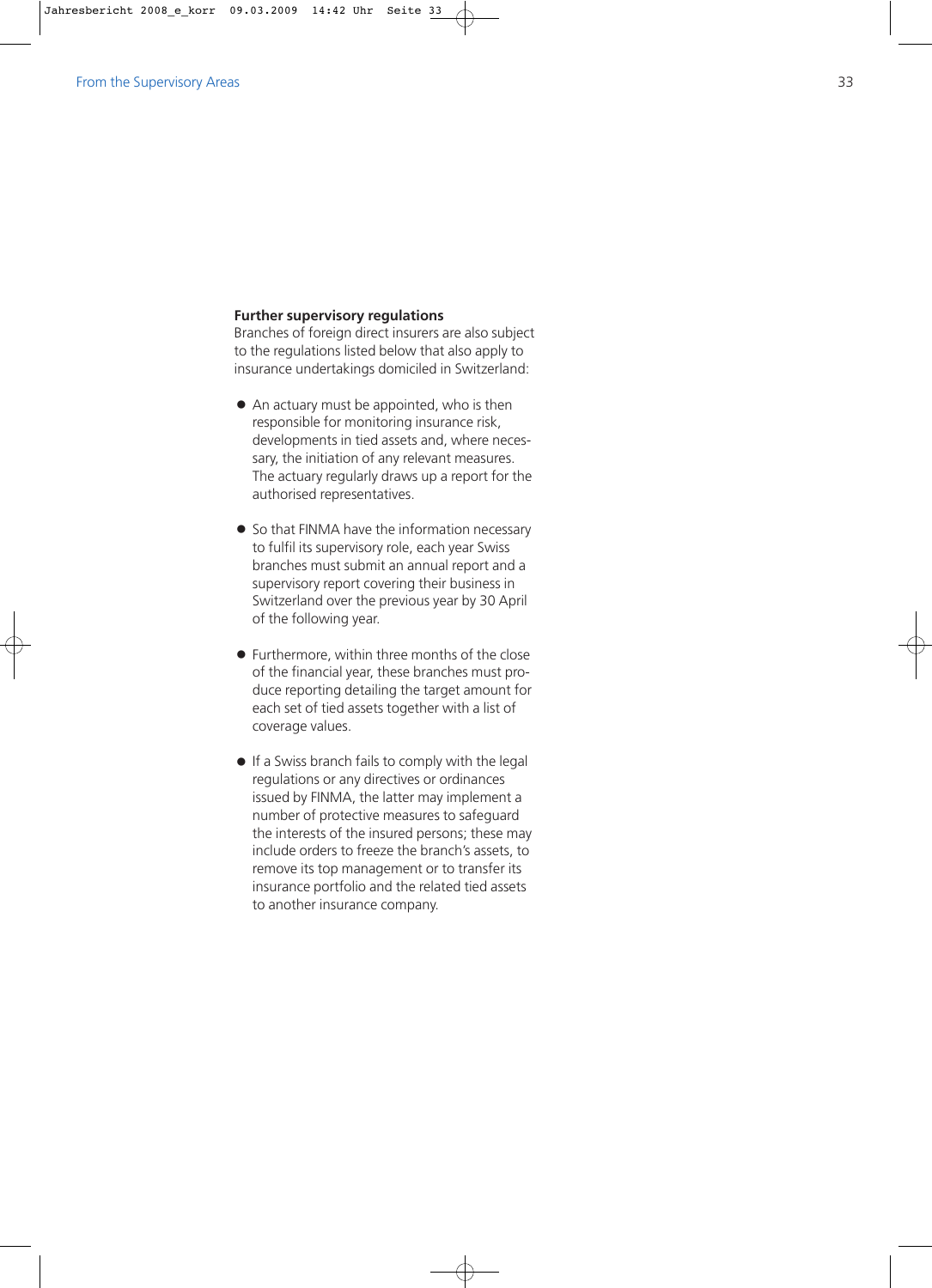# **Supplementary health insurance**

# **"Flex" model with lower premiums as an alternative to traditional supplementary hospital insurance**

**In supervising supplementary health insurers, FOPI noted a trend towards "Flex" products in supplementary health insurance.** 

> As a result of the sharp rise in mandatory health insurance premiums over recent years, insured persons increasingly terminated their supplementary insurance policies with high or rising premiums. In particular, fewer people have been covered by semi-private and private supplementary hospital insurance in the last few years.

# **Changes to supplementary hospital insurance**

Since 2006, however, there has been a slight increase in the number of insured persons taking out supplementary hospital insurance. At the same time, the premiums per insured person have been falling. This trend is a result of two factors: firstly, insurers have only been able to pass on some of the costs of the inflation we have seen in recent years to their customers. Secondly, substitute "Flex" products are also playing a key role.

"Flex" products allow insured persons to select the benefits they receive from a number of predefined conditions before entering hospital. Because these products contain incentives to select more cost-effective treatments, their premiums are lower than traditional hospital insurance. "Flex" models have consequently grown in importance in the past few years.

However, over the past four years, "Flex" products have shown a great deal of volatility in terms of annual losses. This is especially the case if volatility is adjusted in line with the factor by which the number of insured persons is increasing. It is precisely this increase, however, which had a positive effect on the insurer's earnings power during the same period.

#### **Aspects of product controls**

In accordance with the Insurance Supervision Act, the rates and contractual conditions for supplementary insurance linked to mandatory health insurance policies are subject to approval by the supervisory authority. The law stipulates that FOPI shall check whether the rates are such that they protect the solvency of the insurance company, on the one hand, and the insured persons against abusive practices, on the other.

Insurance undertakings usually waive their cancellation right for supplementary social health insurance policies. In other words, this guarantees insurance cover for life, meaning insurance undertakings enter into very long-term obligations. One of FOPI's main tasks is to check whether newly introduced products can be consistently managed over time. The rating structure and the financial model are thus very important in this respect. Furthermore, as part of the approval procedure, FOPI also checks the conditions for establishing and making use of the technical reserves.

One of the key characteristics examined in a new product is its resilience to all foreseeable risks. While inflation risk can be largely offset by making inflation-related changes to the premiums, other risks, such as fluctuation risk or the risk of negative consequences arising from mixing insurance portfolios, must be addressed more carefully.

To offset the risk of negative consequences arising from mixing insurance portfolios, the product must be kept stable. In this case it is no longer possible to offset the risks on an ongoing basis. If the product is redistributed between generations, it is the insurer's responsibility to ensure that it maintains its consistency. This can be achieved by creating a corresponding old-age reserve.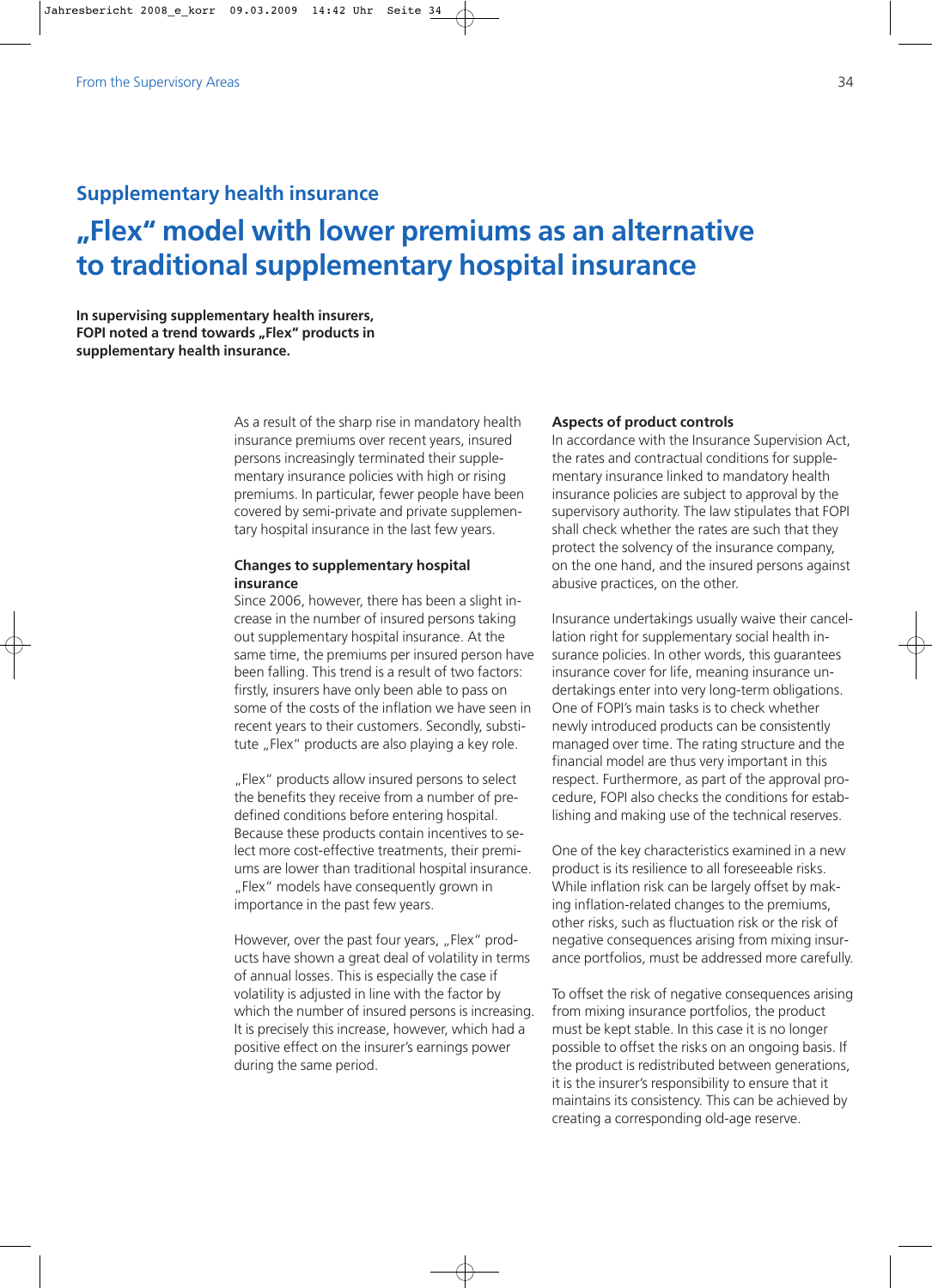It is not only the level of premiums that are key for insurers in maintaining a healthy solvency situation; the form and structure of the insurance portfolio are just as important. Insurers are free to structure premiums for private health insurance as they wish, providing this is within the scope permitted by the Insurance Supervision Act. Insurers must have this room for manœuvre so they can control the development of the portfolio. The FOPI procedure to approve rates takes into account whether making a change to the rating structure will help to renew the portfolio and thus be in the interest of the portfolio as a whole.

In terms of protecting insured persons against abusive practices, the supervisory authority must check whether there is any evidence of significantly unequal treatment from a legal or actuarial point of view between the insured persons linked to the portfolio. Particular attention is paid to this as part of the annual approval process for premium adjustments, as for certain groups of insured persons, the market no longer plays a role given the excess demand. For example, it is often no longer possible for older people to change insurers.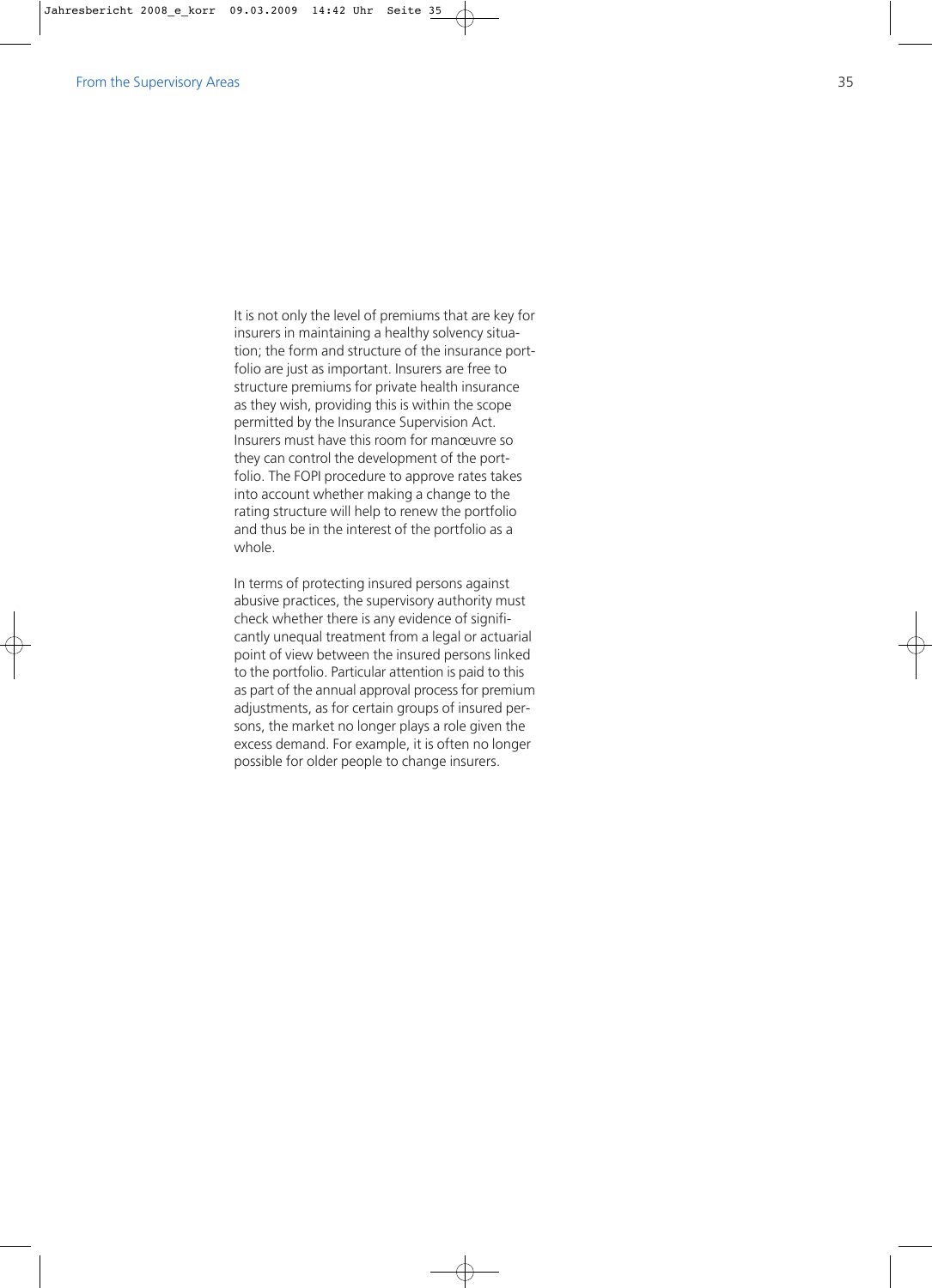# **Supervision of intermediaries Operational supervision of intermediaries**

**Since the revised Insurance Supervision Act (ISA) entered into force on 1 January 2006, around 14,000 requests have been reviewed and over 12,000 insurance intermediaries registered. This allowed the creation of the**

**intermediaries' register as a key supervisory instrument to be completed in 2008. In addi**tion, the "VBV Insurance Intermediary" train**ing programme was also developed as the standard for the insurance industry.**

Since 1 January 2006 insurance intermediaries have been subject to supervisory law (Insurance Supervision Act). A key instrument in this supervisory process is the public register, which is accessible via the intermediary portal at www.vermittleraufsicht.ch. The supervisory authority finished setting up the register in 2008. In particular, intermediaries linked to an insurance company, whose entry in the register is voluntary, have shown great interest in registration. Nearly 60% of the approximately 12,000 published entries are dependent intermediaries.

While the request review process for legal entities largely consists of checking extracts from the Commercial Register and professional indemnity insurance, the process for individuals focuses much more on personal and technical requirements for entry into the register. All individuals must have a clean excerpt from the criminal and debt enforcement registers. The technical suitability of candidates is assessed by sitting an exam.

### **Introduction of training programme**

Together with the Insurance Industry Vocational Training Association (VBV), the "VBV Insurance Intermediary" programme was created. The supervisory authority is responsible for supervising the board of examiners and the exam regulations. To become certified as a VBV Insurance Intermediary, candidates must pass an oral and written examination. While the written examination involves answering questions on the knowledge gained from 15 modules over 20 days of attendance, the oral exam focuses on a simulated consultation meeting with a potential insurance client. The exams can be taken in all parts of the country and in all the official languages.

In addition to the VBV Insurance Intermediary qualification, seven other training courses in Switzerland were ranked as providing equivalent qualifications, with almost 20 other courses from the European Economic Area also being approved. The European Financial Certification Organisation (Eficert) intermediary qualification is set to become the Europe-wide standardised professional qualification in the European financial world. Eficert has drawn up a profile of a European intermediary. Switzerland will apply for its VBV Insurance Intermediary qualification to be certified as a "European Insurance Intermediary".

### **Quality of advice**

These training courses and specialist qualifications are the foundation stones for a sustainable increase in the quality of advice given. These must be put into practice by insurance intermediaries in their workplaces and in their everyday lives. The supervisory authority has little influence on the quality of the advice given, as existing legislation only applies to protecting insured persons against abusive practices by insurance intermediaries. It is more the role of the insurance companies and the independent intermediaries themselves to demand quality above (production) quantity in product distribution, too. The ombudsman for private and social insurance (SUVA) will continue to deal with client complaints. However, these measures in place should also increase the quality of the advice and thus client satisfaction over the medium and long term.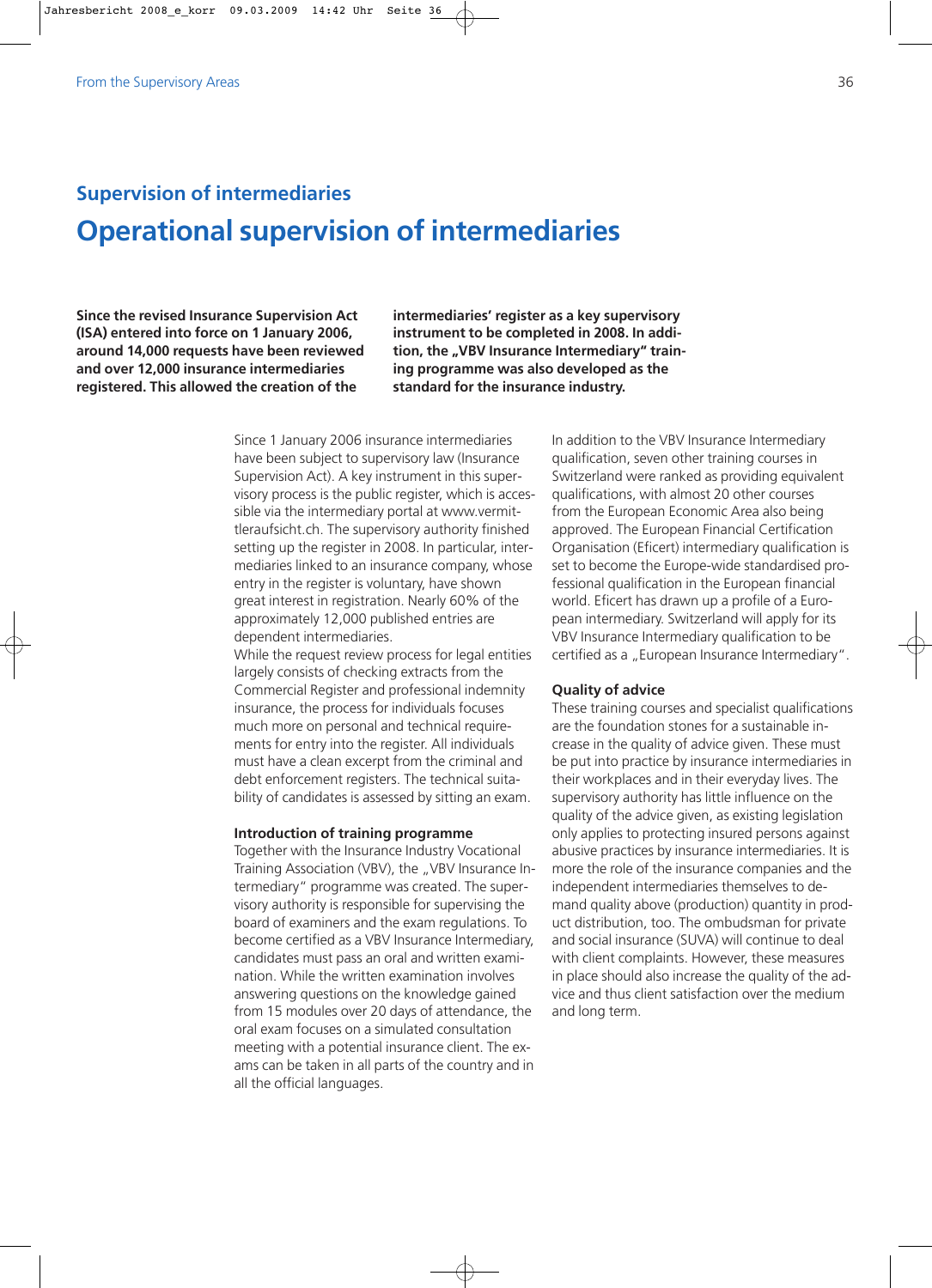# **Ongoing supervision with on-site visits**

Unlike supervision of insurance undertakings, intermediary supervision does not involve a solvency audit. Nevertheless, the supervisory authority conducts on-site inspections to insurance intermediaries throughout Switzerland. The checks focus on the following:

- Compliance with the intermediaries' obligations, including preconditions for entry into the register
- $\bullet$  Cooperation agreements with insurance undertakings, commission and organisation
- Compliance by the intermediary with the new information requirements under Art. 45 ISA. All dependent and independent intermediaries have had to meet these information requirements upon initial personal contact with clients since 2006.

The inspections carried out to date have resulted in the following findings:

- Firstly, the great heterogeneity of the market was confirmed. In addition to large industry brokers, many small and very small firms operate on the Swiss market. These very small firms are increasingly joining together into pooled companies, in order to share infrastructure costs and obtain better conditions from insurance companies.
- Secondly, many insurance intermediaries welcome the new Insurance Supervision Act, but in some cases are insufficiently informed about their duties, such as the information requirements, and therefore inadequately implement them.
- Finally, the traditional field staff of insurance companies continues to be very important in Switzerland. More and more, insurers are linking themselves to distribution structures and are strengthening distribution through vertical integration.

# **Agreement with the Principality of Liechtenstein on insurance intermediaries**

The Agreement of 19 December 1996 on Direct Insurance between Switzerland and the Principality of Liechtenstein grants insurance companies from both contracting parties the right to establish registered offices in the other state or conclude cross-border life and non-life insurance contracts. The Agreement was amended in 2007 to include an analogous provision on insurance intermediaries, granting them freedom of establishment and provision of services on the basis of reciprocity. In other words insurance intermediaries duly registered either in Switzerland or in Liechtenstein may work in both countries, based on the single licence and home country control principles.

## **FINMA**

Since 1 January 2009, FINMA has monitored insurance intermediaries and directly subordinated financial intermediaries within a single organisational unit in the Banks/Financial Intermediaries domain.

Further information on the intermediary portal: www.vermittleraufsicht.ch